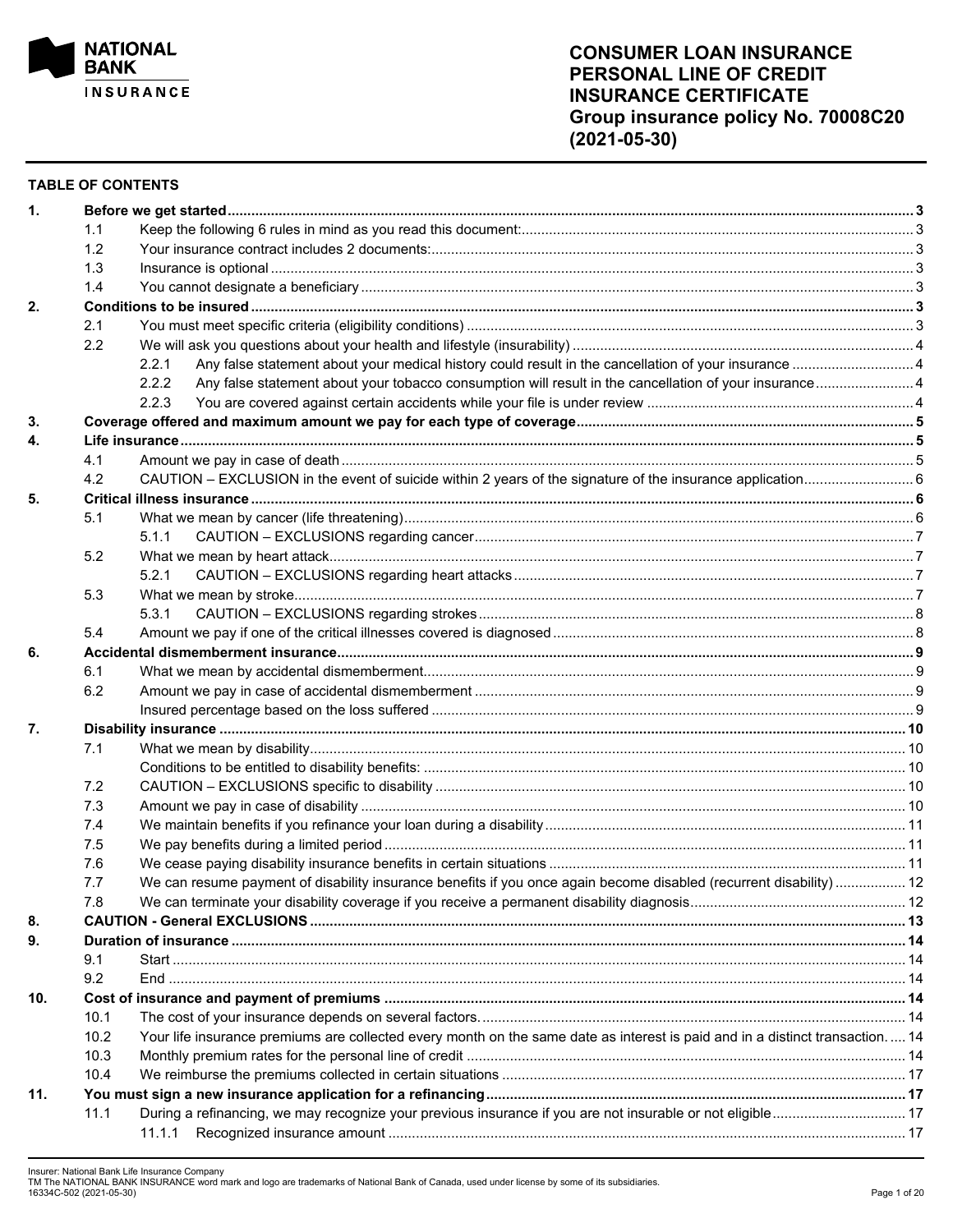| 12. |      |                                                                                                         |  |  |  |  |
|-----|------|---------------------------------------------------------------------------------------------------------|--|--|--|--|
|     | 12.1 |                                                                                                         |  |  |  |  |
|     | 12.2 |                                                                                                         |  |  |  |  |
|     | 12.3 | We will not reimburse any premiums if you terminate your insurance more than 30 days after enrolment 18 |  |  |  |  |
| 13. |      |                                                                                                         |  |  |  |  |
|     | 13.1 |                                                                                                         |  |  |  |  |
|     | 13.2 |                                                                                                         |  |  |  |  |
|     | 13.3 |                                                                                                         |  |  |  |  |
|     | 13.4 |                                                                                                         |  |  |  |  |
|     | 13.5 |                                                                                                         |  |  |  |  |
| 14. |      |                                                                                                         |  |  |  |  |
|     | 14.1 |                                                                                                         |  |  |  |  |
|     | 14.2 |                                                                                                         |  |  |  |  |
|     | 14.3 |                                                                                                         |  |  |  |  |
|     | 14.4 |                                                                                                         |  |  |  |  |
|     | 14.5 |                                                                                                         |  |  |  |  |
|     | 14.6 |                                                                                                         |  |  |  |  |
| 15. |      |                                                                                                         |  |  |  |  |
| 16. |      |                                                                                                         |  |  |  |  |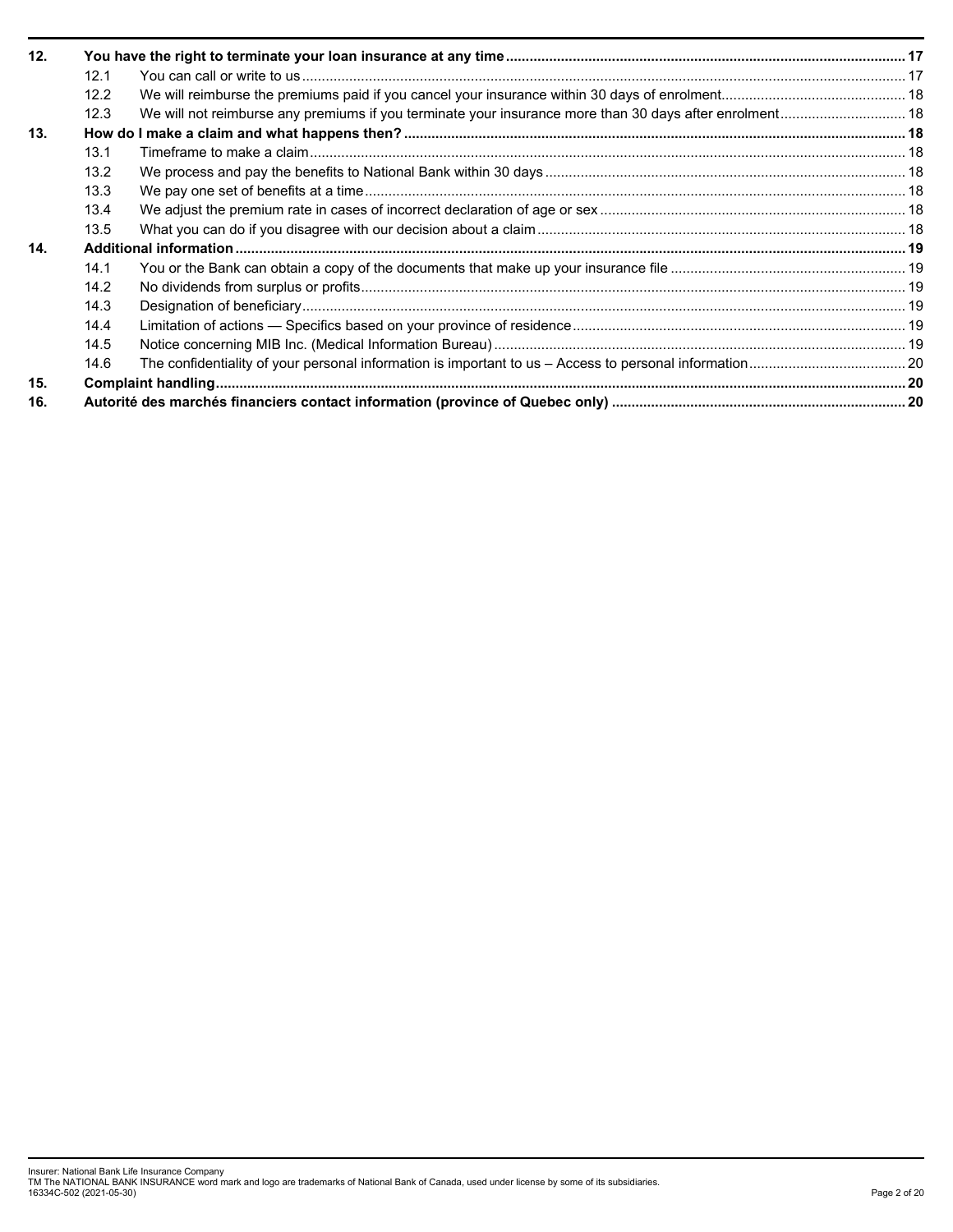# **Who we are**

National Bank Life Insurance Company, a subsidiary of National Bank of Canada. We are friendly and dedicated, and here to help. **What we do** 

We create insurance products for the different types of loans offered by National Bank and to meet your coverage needs.

## **Why we do it**

For you! So that you can enjoy life with peace of mind, knowing we are here for you if an unfortunate event happens.

## **1. Before we get started**

## **1.1 Keep the following 6 rules in mind as you read this document:**

- > "We", "us" and "our" designate the insurer: National Bank Life Insurance Company.
- > "You" and "your" designate the insured, i.e., the person who applied for loan insurance, meets the eligibility and insurability criteria and received a copy of this certificate.
- > We only insure loans granted by National Bank of Canada. This is the institution we are referring to when we mention "the Bank" or "National Bank".
- > In this certificate, the word "loan" refers to your personal line of credit.
- > For ease of reading, the singular includes the plural, and the masculine includes the feminine, and vice versa.
- Words that are defined in an information box have the same meaning in the entire certificate.

## **1.2 Your insurance contract includes 2 documents:**

> Your copy of the insurance application: the form you completed and signed to apply for insurance, regardless of the method used (handwritten signature, voice signature, e-signature).

With this document, you can confirm the information that you gave us and we used, as applicable, to review your application and render a decision (the Bank also has a copy); and

> Your insurance certificate, which sets out the details of your coverage as well as your rights and obligations.

### These two documents should be kept in a safe place to refer to them as needed!

Note: The Summary also provides valuable information about your loan insurance!

# 1.3 Insurance is optional

- You are not required to enrol in loan insurance.
	- > If you decide to do so, you can cancel the insurance at any time.
	- > If you cancel within 30 days of signing the insurance application, we will reimburse you all the premiums paid and the insurance will be considered never having been in effect.

### 1.4 You cannot designate a beneficiary

Any benefits we provide are first paid to the Bank to be applied in full to the insured portion of your loan. The payment terms and conditions are explained to you in the "Amount we pay..." section of each type of coverage.

# **2. Conditions to be insured**

2.1 You must meet specific criteria (eligibility conditions)

When signing the insurance application, you must:

### **For life insurance**

- > Be between the ages of 18 and 64;
- > Be living in Canada or the United States; and
- > Be a borrower, co-borrower, guarantor or endorser of the loan targeted by the insurance application.

### **For critical illness and accidental dismemberment insurance**

> Have enrolled in life insurance.

### **For disability insurance**

- > Have enrolled in life insurance; and
- Be a salaried employee and have worked 60 or more remunerated hours over the past 4 weeks; or
- > If you are self-employed, have generated a gross income of \$10,000 or more during your previous fiscal year.

# **You CANNOT apply for disability insurance if you:**

- > **Are unemployed;**
- > **Are on leave of absence;**
- > **Don't have a job; or**
- > **Receive income replacement benefits (because of parental leave, work accident, etc.).**

### **However, you could apply to add this coverage once you have returned to work.**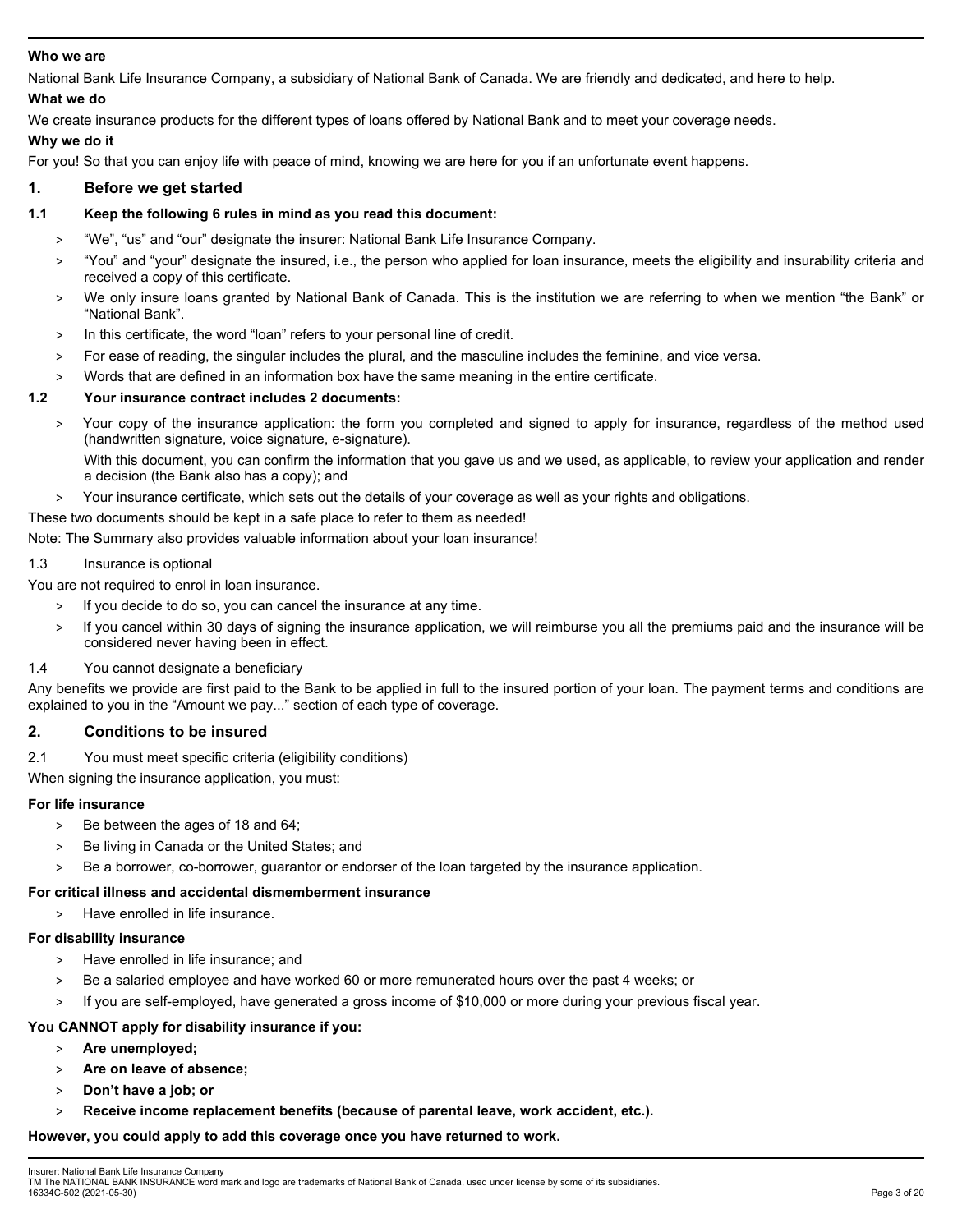## 2.2 We will ask you questions about your health and lifestyle (insurability)

Depending on your age and the insurance amount requested, you may have completed the health declaration or answered the simplified question in the insurance application. If we need more information on your health and lifestyle, we could ask you to meet these requirements or undergo the following tests:

- > Detailed questionnaire completed by phone
- > Paramedical examination conducted by a nurse
- > Physical examination
- > Electrocardiogram
- > X-ray
- > Blood test
- > Urine test
- > Any other test, including screening for HIV (AIDS) or certain drugs or medication

The information collected through these various means enables us to determine whether we can accept your insurance application. **It is therefore important to answer honestly and to the best of your knowledge.** 

## **2.2.1 Any false statement about your medical history could result in the cancellation of your insurance**

When making a claim, certain conditions can lead us to check the information you provided at enrolment about your health, family and medical history as well as your lifestyle.

If the information collected as part of the claim is different from the information you provided at enrolment and on which we based ourselves to accept your insurance application, we could cancel your insurance retroactive to its effective date. Any claim would then be impossible.

### **IMPORTANT TO KNOW**

- > We pay for any examination we require. If you decide to undergo a medical examination we have not requested, you will be responsible for the cost.
- > If we do not obtain the information required to review the application, we will terminate the analysis of your application.
- > Your application will be refused if the information about your health or lifestyle prevents us from insuring you. In that case, we would reimburse you any premiums you may have paid.
- In any case (acceptance or refusal), we will notify you in writing of our decision within 30 days of receiving all your insurability information.

# **2.2.2 Any false statement about your tobacco consumption will result in the cancellation of your insurance**

If you smoke, even occasionally, or use nicotine replacement products - including electronic cigarette - you must notify us when you sign the insurance application.

Once the insurance is in effect (but not during a claim), if you realize that you have given incorrect information about your consumption of tobacco or nicotine replacement products – including electronic cigarette - you can rectify this by contacting one of our customer service representatives.

It should also be noted that making a false declaration about tobacco consumption when making a claim can have significant consequences. If you declare yourself to be a non-smoker when you sign the application and the information we obtain as part of the claim shows that you were a smoker at that time, we will refuse the claim and cancel your insurance retroactive to its effective date.

### **IMPORTANT TO KNOW**

In order to be considered a non-smoker, you must not have used tobacco or nicotine replacement products – including electronic cigarette - of any kind during the 12 months preceding the date the insurance application was signed.

### 2.2.3 You are covered against certain accidents while your file is under review

We offer you coverage in case of an accident while we are in the process of analyzing your application, until such time as we render a decision or close your file.

This accident coverage is provided at no additional charge and is based on the coverage you have chosen.

## **Benefits are only payable if the accident causing the death, disability or mutilation occurs after the date on which the insurance application is signed.**

### **See subsection 9.1.**

However, if a non-accidental event occurs, we will finalize the review of the insurance application. If it is accepted, we will process the claim.

### In this certificate:

By **"accident"**, we mean an event that arises exclusively from causes external to the body. It occurs in a violent, unexpected and involuntary way, and causes bodily injury. A physician must establish that the accident is truly the source of the bodily injury, not an illness or other cause.

By **"illness"**, we mean a deterioration in health requiring regular, ongoing and curative medical care actively provided by a physician or other practitioner belonging to a health profession order. Such care must be considered satisfactory by the insurer.

Insurer: National Bank Life Insurance Company

TM The NATIONAL BANK INSURANCE word mark and logo are trademarks of National Bank of Canada, used under license by some of its subsidiaries. 16334C-502 (2021-05-30) Page 4 of 20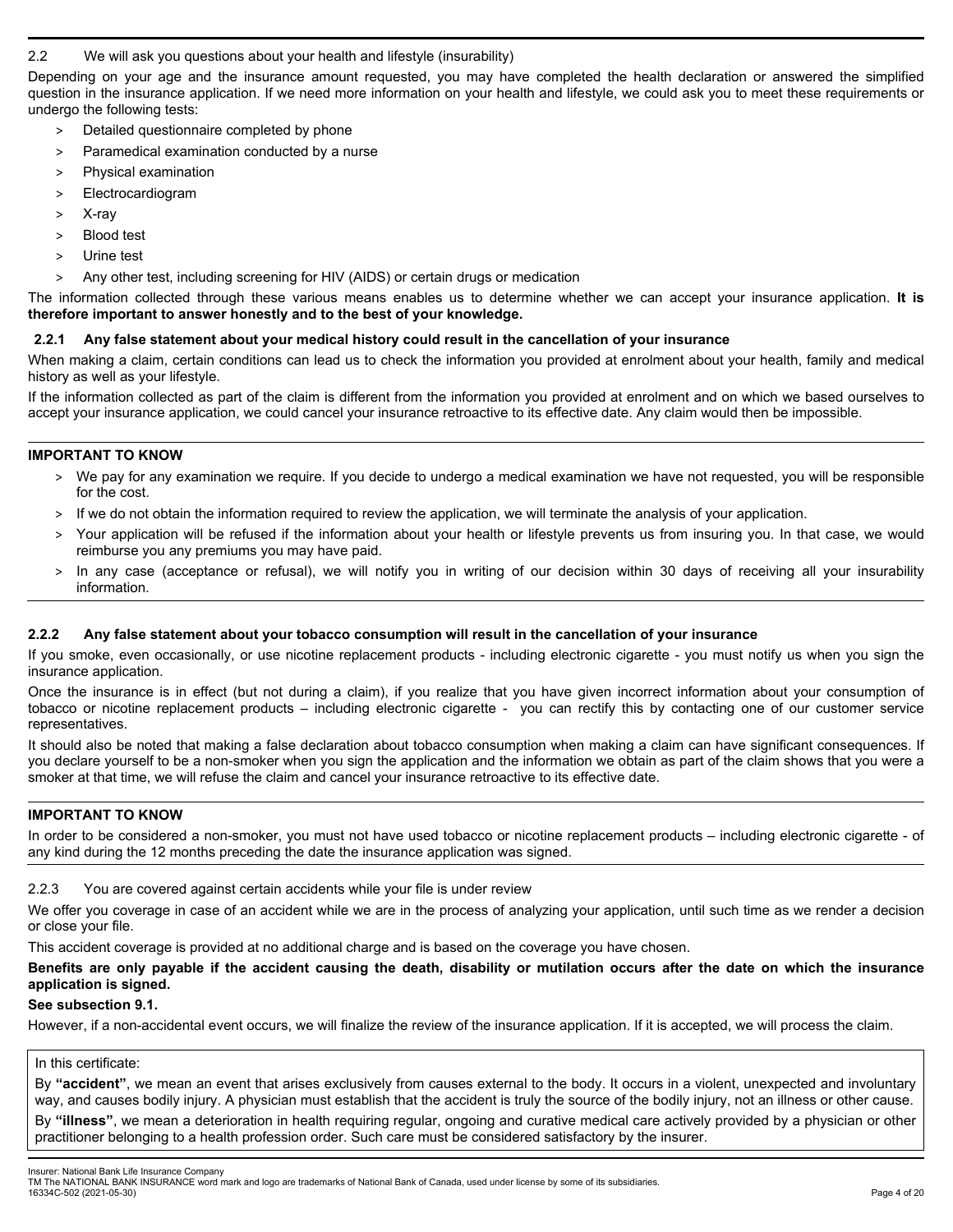# **3. Coverage offered and maximum amount we pay for each type of coverage**

The loan insurance provided by National Bank Life Insurance includes 3 types of coverage:

- > Life insurance
- > Critical illness and accidental dismemberment insurance
- Disability insurance

You may have opted to enrol in all types of coverage or just one or two, as needed. Your selection is indicated on the insurance application you signed, a copy of which was given to you with this certificate.

You can cover your personal line of credit for the amount you wish, provided the amount selected does not exceed the authorized amount for your personal line of credit, i.e., the amount the Bank has agreed to lend you, or the maximum amount by coverage type as indicated in the following table.

| Coverage                                                | Maximum amount |
|---------------------------------------------------------|----------------|
| Life insurance                                          | \$500,000      |
| Critical illness and accidental dismemberment insurance | \$150.000      |
| Disability insurance                                    | \$2,000/month  |

# **IMPORTANT TO KNOW**

The maximum insurance amount you can have with National Bank Life Insurance is \$5,000,000 for all insurance products.

If you are paying premiums for an amount higher that the maximum amount per type of coverage, we will reimburse you the difference in premiums.

The maximum amount set out in case of disability does not include the reimbursement of insurance premiums.

## **4. Life insurance**

Life insurance covers both natural death and accidental death.

4.1 Amount we pay in case of death

**In case of accidental death**: We pay the Bank the insured balance as of the date of death, plus any interest accrued since the date of death.

**In case of non-accidental death**: We pay the Bank benefits equal to the lesser amount between:

- > The insured loan balance on the date of death; or
- > The loan's average daily balance over the last 12 months multiplied by 110% (if the insurance has been in effect less than 12 months, the average daily balance since the insurance start date multiplied by 110%)

For life insurance coverage, the insured balance is the loan balance used calculated on the date of death.

It cannot be higher than the lesser of the following amounts:

- > The insurance amount selected at enrolment (the authorized amount or the insured's amount choice); or
- > The maximum amount set out for life insurance coverage (\$500,000).

Mark and Louise have had a personal line of credit for a few years. Fortunately, they decided to cover their debt with loan insurance so Mark is relieved not to have to bear the financial burden alone when Louise dies.

The amount we pay after accepting the claim is calculated as follows:

Loan amount insured with life insurance at enrolment: \$45,000

Loan balance at death: \$24,800

Average daily balance over the 12 months prior to death X 110%: \$22,375

**Amount we pay if death is accidental: \$24,800** 

**Amount we pay if death is not accidental: \$22,375** 

If premium payments are overdue on the date of death, these premiums are deducted from the amount we pay.

Insurer: National Bank Life Insurance Company

TM The NATIONAL BANK INSURANCE word mark and logo are trademarks of National Bank of Canada, used under license by some of its subsidiaries. 16334C-502 (2021-05-30) Page 5 of 20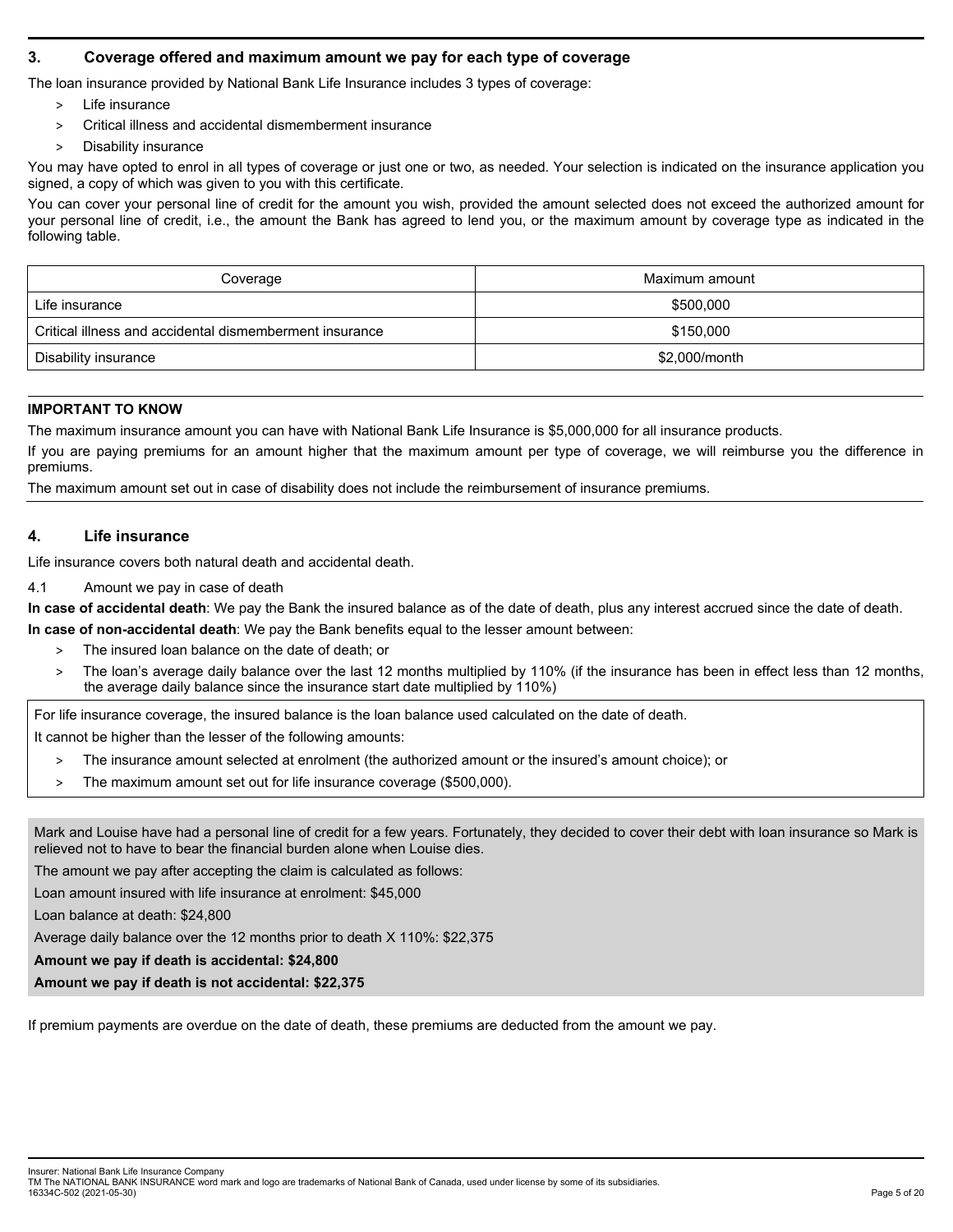# **4.2 CAUTION – EXCLUSION in the event of suicide within 2 years of the signature of the insurance application**

**We will not pay any amount if your death is a result of suicide occurring within 2 years of the date your insurance took effect (see subsection 9.1).** 

**Our liability will therefore be limited to reimbursing all the premiums paid. In that case, the insurance is cancelled retroactive to its effective date.** 

Consult section 8 to read about the other life insurance exclusions.

## **5. Critical illness insurance**

We cover 3 types of critical illness:

- > Cancer (life threatening);
- > Heart attack; and
- Stroke.

**CAUTION: The critical illness diagnosis must match the definition set out below. Some of the words used in this section are highly technical medical terms. Please consult your physician for further information.** 

## 5.1 What we mean by cancer (life threatening)

To be covered by this certificate, the cancer diagnosed must be a danger to your life and meet the following definition: definite diagnosis of a tumour, which must be characterized by the uncontrolled growth and spread of malignant cells and the invasion of tissue.

Types of cancer include carcinoma, melanoma, leukemia, lymphoma, and sarcoma.

# **This definition does not include the following:**

- > Carcinoma in situ
- > Stage 1A malignant melanoma (melanoma less than or equal to 1.0 mm in thickness, not ulcerated and without Clark level IV or level V invasion)
- > Any non-melanoma skin cancer that has not metastasized
- > Stage A (T1a or T1b) prostate cancer

The diagnosis of cancer must be made by a specialist.

In this certificate, by "specialist", we mean a licensed medical practitioner who has been trained in the specific area of medicine relevant to the covered critical illness or accidental dismemberment condition for which benefit is being claimed. They must be certified by a specialty examining board.

In the absence or unavailability of a specialist, and as approved by the insurer, a condition may be diagnosed by a qualified medical practitioner practising in Canada or the United States.

The term specialist includes, but is not limited to: cardiologist, neurologist, oncologist, ophthalmologist, burn specialist and internist.

The specialist must not be the insured, the spouse or a relative of the insured or a business associate of the insured or of the insured's spouse.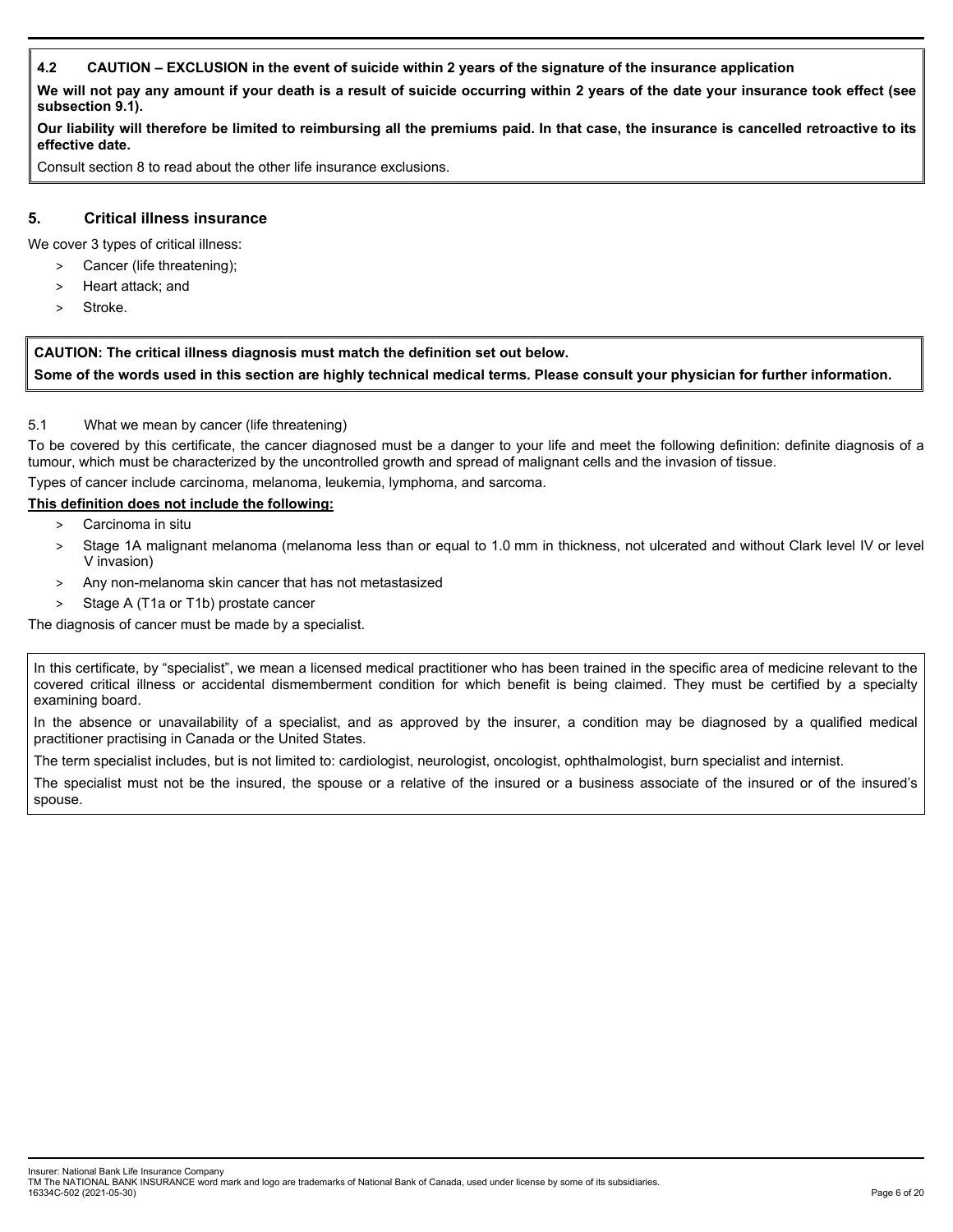# **5.1.1 CAUTION – EXCLUSIONS regarding cancer**

**We will not pay any benefits for cancer if, within 90 days of the insurance effective date, you have:** 

- > **Presented signs symptoms or been subject to investigations that lead to a diagnosis of cancer (covered or excluded by the insurance certificate), regardless of the date the diagnosis is made; or**
- > **Received a diagnosis of cancer (covered or excluded by the insurance certificate).**

**Furthermore, we will not pay any benefits in the following cases:** 

- Lesions described as benign, pre-malignant, uncertain, borderline, non-invasive, carcinoma in-situ (Tis), or tumours **classified as Ta**
- > **Malignant melanoma skin cancer that is less than or equal to 1.0 mm in thickness, unless it is ulcerated or is accompanied by lymph node or distant metastasis**
- > **Any non-melanoma skin cancer, without lymph node or distant metastasis**
- > **Prostate cancer classified as T1a or T1b, without lymph node or distant metastasis**
- > **Papillary thyroid cancer or follicular thyroid cancer, or both, that is less than or equal to 2.0 cm in greatest diameter and classified as T1, without lymph node or distant metastasis**
- > **Chronic lymphocytic leukemia classified less than Rai stage 1**
- > **Malignant gastrointestinal stromal tumours (GIST) and malignant carcinoid tumours, classified less than American Joint Committee on Cancer (AJCC) Stage 2**

**For the purposes of this certificate, the terms "Tis, Ta, T1a, T1b, T1 and AJCC Stage 2" are to be applied as defined in the American Joint Committee on Cancer (AJCC) Cancer Staging Manual (7th edition, 2010).** 

**For the purposes of this certificate, the term "Rai staging" is to be applied as set out in KR Rai, A Sawitsky, EP Cronkite, AD Chanana, RN Levy and BS Pasternack: "Clinical staging of chronic lymphocytic leukemia",** *Blood* **46:219, 1975.** 

Consult section 8 to read about the other critical illness insurance exclusions.

## 5.2 What we mean by heart attack

To be covered by this certificate, a heart attack must meet the following definition: definite diagnosis of a heart attack resulting from the death of a segment of the heart muscle due to obstruction of blood flow, that results in a rise and fall of biochemical cardiac markers to levels considered diagnostic of myocardial infarction, with at least one of the following:

- > Heart attack symptoms
- > New electrocardiogram (ECG) changes consistent with a heart attack
- > Development of new Q waves during or immediately following an intra-arterial cardiac procedure including, but not limited to, coronary angiography and coronary angioplasty

The diagnosis of heart attack must be made by a specialist (see the definition of "specialist" on p. 6).

# **5.2.1 CAUTION – EXCLUSIONS regarding heart attacks**

**We will not pay any benefits in the following cases:** 

- > **Elevated biochemical cardiac markers as a result of an intra-arterial cardiac procedure including, but not limited to, coronary angiography and coronary angioplasty, in the absence of new Q waves**
- > **ECG changes suggesting a prior myocardial infarction, which do not meet the criteria for a heart attack as set out in this certificate**

Consult section 8 to read about the other critical illness insurance exclusions.

### 5.3 What we mean by stroke

To be covered by this certificate, the stroke (cerebrovascular accident resulting in persistent neurological deficits) must meet the following definition: definite diagnosis of an acute cerebrovascular event caused by intra-cranial thrombosis, haemorrhage, or embolism, with:

- Acute onset of new neurological symptoms, and
- New objective neurological deficits on clinical examination,

persisting continuously for more than 30 days following the date of diagnosis. These new symptoms and deficits must be corroborated by diagnostic imaging testing showing changes that are consistent in character, location and timing with the new neurological deficits.

The diagnosis of stroke must be made by a specialist. (see the definition of "specialist" on p. 6).

For purposes of the policy, neurological deficits must be detectable by a specialist and may include, but are not restricted to:

- $>$  measurable loss of hearing
- > measurable loss of vision
- measurable changes in neuro-cognitive function
- objective loss of sensation
- paralysis
- localized weakness

Insurer: National Bank Life Insurance Company TM The NATIONAL BANK INSURANCE word mark and logo are trademarks of National Bank of Canada, used under license by some of its subsidiaries. 16334C-502 (2021-05-30) Page 7 of 20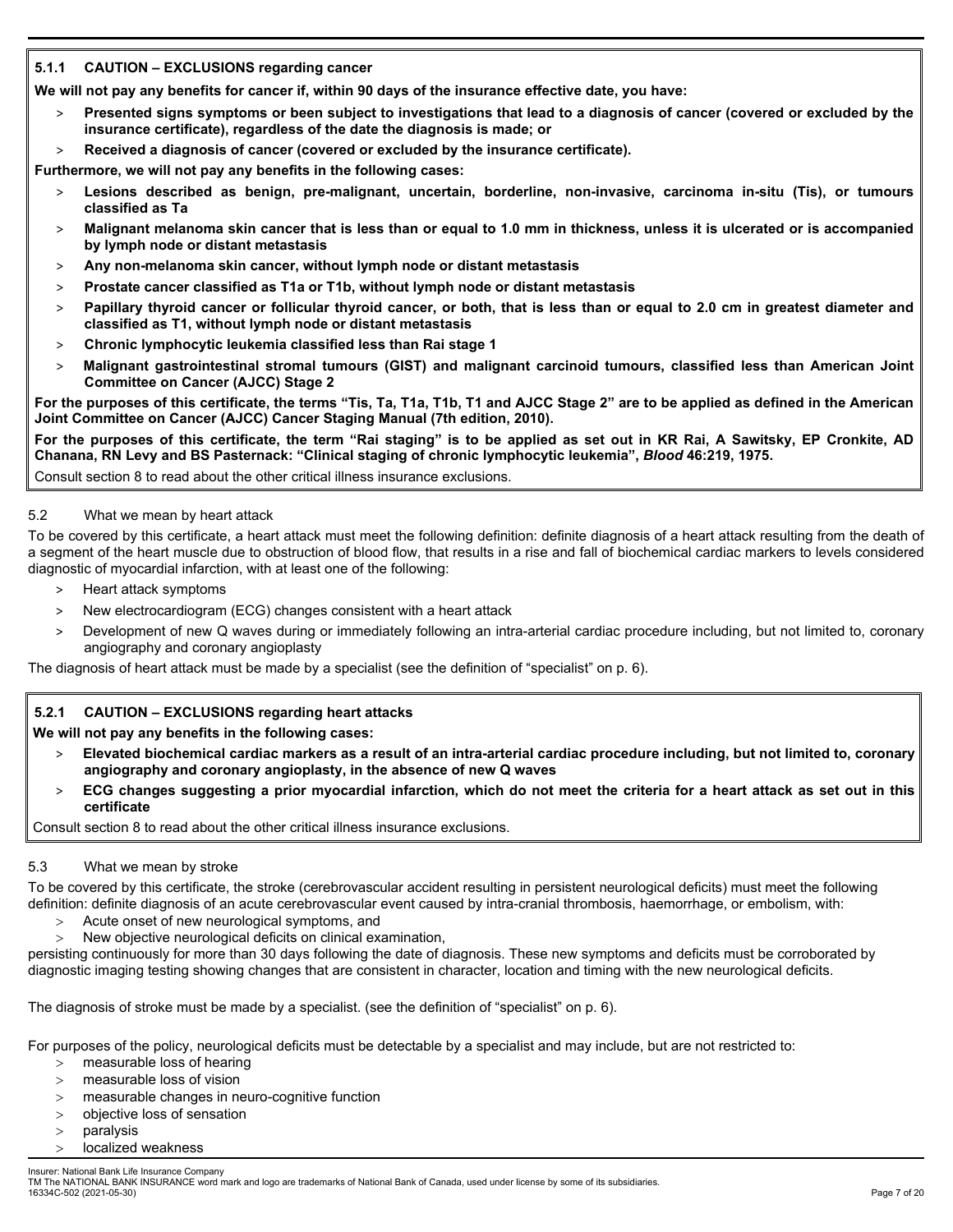- dysarthria (difficulty with pronunciation)
- dysphasia (difficulty with speech)
- dysphagia (difficulty swallowing)
- > impaired gait (difficulty walking)
- difficulty with balance
- lack of coordination, or
- new-onset seizures undergoing treatment.

Headache or fatigue will not be considered a neurological deficit.

## **5.3.1 CAUTION – EXCLUSIONS regarding strokes**

- **We will not pay any benefits in the following cases:** 
	- > **Transient ischaemic attacks**
	- > **Intracerebral vascular events due to trauma**
	- > **Ischaemic disorders of the vestibular system**
	- > **Death of tissue of the optic nerve or retina without total loss of vision of that eye, or**
	- > **Lacunar infarcts which do not meet the definition of stroke as described above**

Consult section 8 to read about the other critical illness insurance exclusions.

5.4 Amount we pay if one of the critical illnesses covered is diagnosed

- In the event of critical illness, we pay the Bank an amount equal to the lesser of the following amounts:
	- > The insured loan balance on the date of the critical illness diagnosis; or
	- The average daily balance of the loan over the last 12 months multiplied by 110% (if the insurance has been in effect less than 12 months, the average daily balance since the insurance start date multiplied by 110%).

For critical illness and accidental dismemberment coverage, the insured balance is the loan balance used calculated on the date of the critical illness diagnosis.

It cannot be higher than the lesser of the following amounts:

- > The life insurance amount selected at enrolment (the authorized amount or the insured's choice of amount); or
- > The maximum amount set out for critical illness and accidental dismemberment insurance coverage (\$150,000).

On a beautiful fall morning, Michael collapses while he is raking leaves in his backyard: he has had a stroke. He is quickly taken to the hospital and receives appropriate care. Fortunately, Michael survives! His physician prescribes a few months of convalescence so that he can recover as much as possible before resuming his regular activities. Since Michael made the right decision to sign up for critical illness insurance when his advisor raised the issue with him, he contacts us after being discharged from the hospital to make a claim.

How we determine the amount to pay for this claim:

Life insurance amount selected at enrolment: \$50,000

Loan balance at the time of the diagnosis: \$39,000

Average daily balance over the 12 months prior to the critical illness diagnosis X 110%: \$42,000

**The amount we pay, applied to the personal line of credit, is therefore \$39,000.**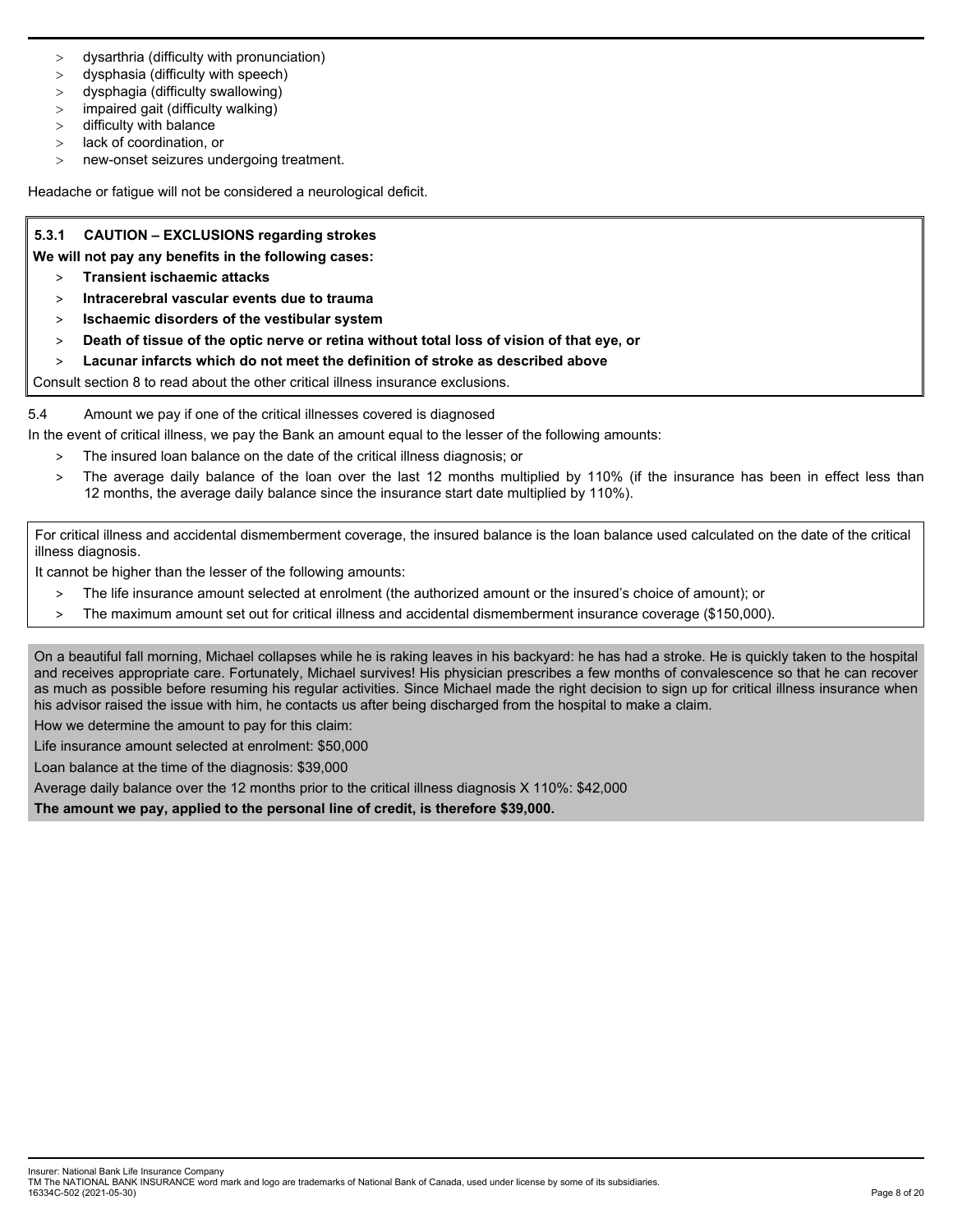### **IMPORTANT TO KNOW**

Payment of the critical illness benefits terminates the critical illness and accidental dismemberment insurance for all insureds.

However, if the amount paid for critical illness does not pay back the entire amount insured with life insurance, the life insurance remains in effect for all insureds on the amount insured with life insurance at enrolment less the amount paid for critical illness and accidental dismemberment insurance.

This is how this is applied in Michael's situation:

Amount insured with life insurance at enrolment (authorized loan amount): \$50,000

Amount we paid for the critical illness: \$39,000

Amount insured with life insurance after the payment of the critical illness and accidental dismemberment insurance claim:

#### \$50,000 - \$39,000 = **\$11,000**

If Michael dies while his life insurance is still in effect, we will calculate the amount to pay as follows:

| Loan amount insured with life insurance (after the payment of critical illness<br>insurance benefits) | \$11.000 |
|-------------------------------------------------------------------------------------------------------|----------|
| Loan balance at the time of death                                                                     | \$15,000 |
| Average daily balance over the 12 months prior to the death X 110%:                                   | \$13,200 |
| Amount we pay in life insurance                                                                       | \$11.000 |

If premium payments are overdue on the date the critical illness is diagnosed, they will be deducted from the amount we pay.

## **6. Accidental dismemberment insurance**

#### 6.1 What we mean by accidental dismemberment

Accidental dismemberment means to lose a limb or use of a limb, or to lose an eye or vision in one eye **further to an accident** (see the definition of "accident" on p. 5).

By "loss of a limb", we mean:

- > Total amputation at or above the wrist or loss of use of a hand or an arm
- > Total amputation at or above the wrist or loss of use of a foot or leg
- Total and irrecoverable loss of sight in one eye

By "loss of the use of a limb", we mean the total and irrecoverable loss of the limb in question, provided the loss continues for 12 consecutive months and is considered permanent.

The accident at the source of the dismemberment must occur while the insurance is in effect.

The loss or loss of use of a limb or an eye must be diagnosed by a specialist (see the definition of "specialist" on p. 6).

### 6.2 Amount we pay in case of accidental dismemberment

In case of accidental dismemberment, we pay the Bank an amount equal to the percentage of the insured loan balance calculated on the date of the accidental dismemberment diagnosis. The percentage is determined based on the loss suffered (see the table below). The amount paid cannot exceed \$150,000.

For critical illness and accidental dismemberment coverage, the insured balance is the loan balance used calculated on the date of the accidental dismemberment diagnosis.

It cannot be higher than the lesser of the following amounts:

- > The life insurance amount selected at enrolment (the authorized amount or the insured's choice of amount); or
- > The maximum amount set out for critical illness and accidental dismemberment insurance coverage (\$150,000).

#### **Insured percentage based on the loss suffered**

| Loss or loss of use                    | Percentage of insured balance |
|----------------------------------------|-------------------------------|
| For each limb lost (including an eye)  | 25% (maximum 100%)            |
| Both eyes                              | 100%                          |
| Hemiplegia, quadriplegia or paraplegia | 100%                          |

Insurer: National Bank Life Insurance Company

TM The NATIONAL BANK INSURANCE word mark and logo are trademarks of National Bank of Canada, used under license by some of its subsidiaries. 16334C-502 (2021-05-30) Page 9 of 20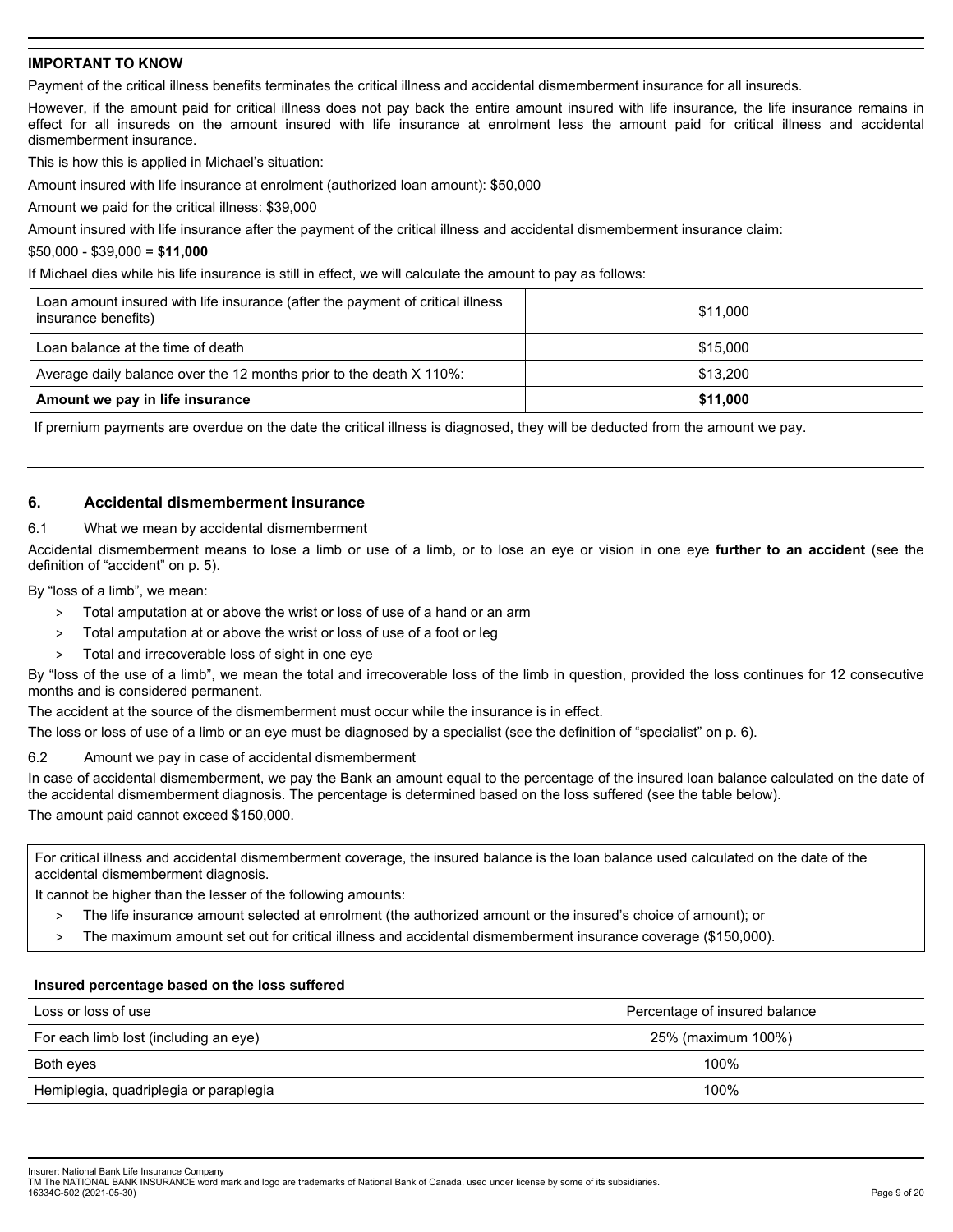Max loses an arm further to a work accident. Since Max has critical illness and accidental dismemberment insurance, he contacts us to make a claim. We will pay the following amount:

Insured amount for critical illness and accidental dismemberment: \$40,000

Loan balance at the time of the diagnosis: \$22,000

Average daily balance over the past 12 months: \$26,500

Insured amount for accidental dismemberment: \$22,000 X 25% (loss of a limb) = \$5,500

**The amount we pay, applied to the line of credit balance, is therefore \$5,500.**

## **IMPORTANT TO KNOW**

In certain situations, we can pay the accidental dismemberment benefits AND the disability benefits for the same event (e.g., if the accidental dismemberment leads to the disability).

If the amount paid for the accidental dismemberment does not pay back the entire amount insured with life insurance, the life insurance remains in effect for all insureds on the amount insured with life insurance less the amount paid for accidental dismemberment (see example in subsection 5.4).

The total amounts paid for dismemberments resulting from one or several accidents and for a critical illness cannot exceed the maximum amount payable of \$150,000.

## **7. Disability insurance**

### 7.1 What we mean by disability

"Being disabled" or "being on disability" means that you are unable to perform the usual duties of your job for medical reasons. If you are unemployed, you are disabled if your physical or psychological health prevents you from doing normal activities for someone your age. The disability must:

- > Be certified by a physician practicing in Canada or the United States;
- > Result from an illness or an accident suffered while the insurance is in effect; and
- > Require ongoing medical care.

(See the definition of an accident and an illness on p.4.)

## **Conditions to be entitled to disability benefits:**

> Your disability must continue for at least 60 consecutive days. We will not pay any benefits during this time, which is the waiting period.

**Note: An attempted return to work of a day or less during this period does not lead to a new waiting period.** 

> During your disability, you cannot engage in any activity for which you receive financial compensation, regardless of how much it may be. Otherwise, we will refuse your claim and terminate benefits.

### 7.2 CAUTION – EXCLUSIONS specific to disability

**In addition to the exclusions indicated in section 8, we do not pay any benefits for a disability that results directly or indirectly from the following conditions:** 

- > **Alcoholism or drug addiction, unless these conditions are treated with a closed treatment program**
- > **Exclusions specific to the insured (if applicable), if we accept to insure you despite your medical history or medical condition, by adding an exclusion with a rider**
- > **Pregnancy: normal pregnancy**
- > **Back problems: back pain (dorsalgia), neck pain, or lower back pain (lumbago), which is only evidenced by the pain you feel and for which no objective diagnosis is possible, other than a diagnosis of normal arthrosis due to your age**
- > **Cosmetic care: Cosmetic treatment or surgery**

Consult section 8 to read about the other disability insurance exclusions.

### 7.3 Amount we pay in case of disability

**In case of accidental disability**, we pay the Bank an amount equivalent to the insured loan payment on the disability start date.

**In case of non-accidental disability**, we pay the Bank an amount equal to the lesser amount between:

- > The insured payment on the disability start date; or
- > 2% of the average daily balance of the loan over the 12 months preceding the disability start date multiplied by 110% (if the insurance has been in effect for less than 12 months: 2% of the average daily balance used since the insurance start date multiplied by 110%).

Insurer: National Bank Life Insurance Company

TM The NATIONAL BANK INSURANCE word mark and logo are trademarks of National Bank of Canada, used under license by some of its subsidiaries. 16334C-502 (2021-05-30) Page 10 of 20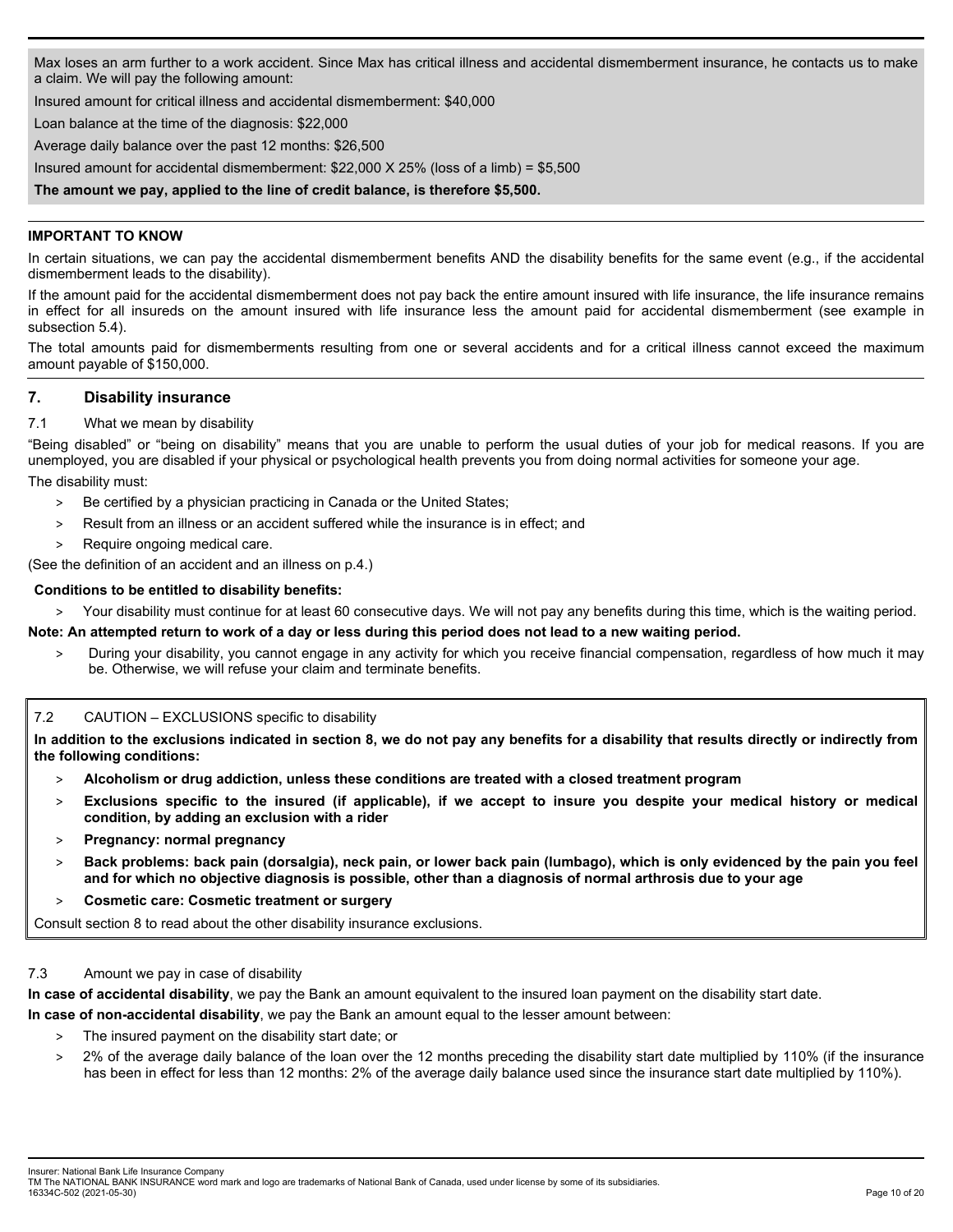For disability coverage, "insured payment" means the payment amount indicated on your insurance application. It is the amount that you choose to cover in case of disability, i.e.,

- > A chosen fixed amount, in multiples of \$250; or
- > 2% of the balance insured with life insurance at the start of the disability.
- The chosen amount in multiples of \$250 cannot be higher than 2% of your insured loan balance.

The insured payment cannot be higher than the stipulated maximum of \$2,000 per month.

If a disability period is not as long as the period covered by a payment, we calculate the amount to be paid based on the number of days of disability.

Omar works in construction. He developed tendinitis in one of his shoulders and had to stop working for 3 months and 18 days. We calculated the amount to be paid for Omar's disability as follows, taking into account the 60-day waiting period.

Insured payment chosen by the client (in multiples of \$250): \$500

Maximum amount payable: \$2,000 per month

Amount calculated based on the number of days of disability not part of a period covered by a payment (18 days):

 $($500/30) \times 18 = $300$ 

Total for 1 month and 18 days: \$500 + \$300 = \$800

**Amount we will pay for 1 month and 18 days of disability: \$800** 

### 7.4 We maintain benefits if you refinance your loan during a disability

In the case of a refinancing (i.e., when you increase your loan amount) while you are on disability, we will pay the payment that was insured before the refinancing (without exceeding the maximum disability coverage amount stipulated in the new certificate). The benefits paid before the refinancing are calculated for the maximum benefit payment period related to the new insurance.

See subsection 7.5 for the maximum benefit payment period and section 11 for refinancing details.

7.5 We pay benefits during a limited period

**For the full term of the loan and all insureds**, we pay up to a maximum of 48 months of cumulative payments.

**For a single disability**, we pay up to a maximum of 24 months of consecutive payments.

### **IMPORTANT TO KNOW**

Distinct disability periods must be separated by a return to work of **over 90 days**. Otherwise, it is considered the same disability period. If you are unemployed, distinct disability periods must be separated by a return to normal activities for a person your age for over 90 days.

7.6 We cease paying disability insurance benefits in certain situations

Benefits cease when the earliest of the following events occurs:

**Activities with financial compensation**: When you engage in an activity for which you receive financial compensation, except if it is an attempted return to work of one day during the waiting period.

**Maximum age:** The last day of the month in which you turn 70.

**Death**: If you die or if we reimburse the insured loan balance due to the death of another insured.

**End of disability**: The date on which you are no longer disabled, based on the definition set out in this certificate.

**Loan expiry:** The date on which the loan is closed.

**Critical illness or accidental dismemberment**: We reimburse the amount insured with life insurance in full in case of a critical illness diagnosis or accidental dismemberment.

**Maximum period:** When we reimburse your insured loan payment for 24 months for a single disability, or 48 months for all insured for the entire term of the loan.

**Medical evidence not provided:** If you fail to present the supporting documents we request within a reasonable timeframe (maximum of 1 year starting when the disability starts or our last communication, as applicable), and whether this is during the disability or at the beginning, or that you refuse to undergo a medical examination or assessment by a rehabilitation consultant as we requested.

**Return to work:** The date on which you return to work part-time, full-time or gradually, or on temporary assignment, whether to carry out your normal duties for your job or any other job, including light work, unless it is an attempted return to work of one day during the waiting period.

Insurer: National Bank Life Insurance Company

TM The NATIONAL BANK INSURANCE word mark and logo are trademarks of National Bank of Canada, used under license by some of its subsidiaries. 16334C-502 (2021-05-30) Page 11 of 20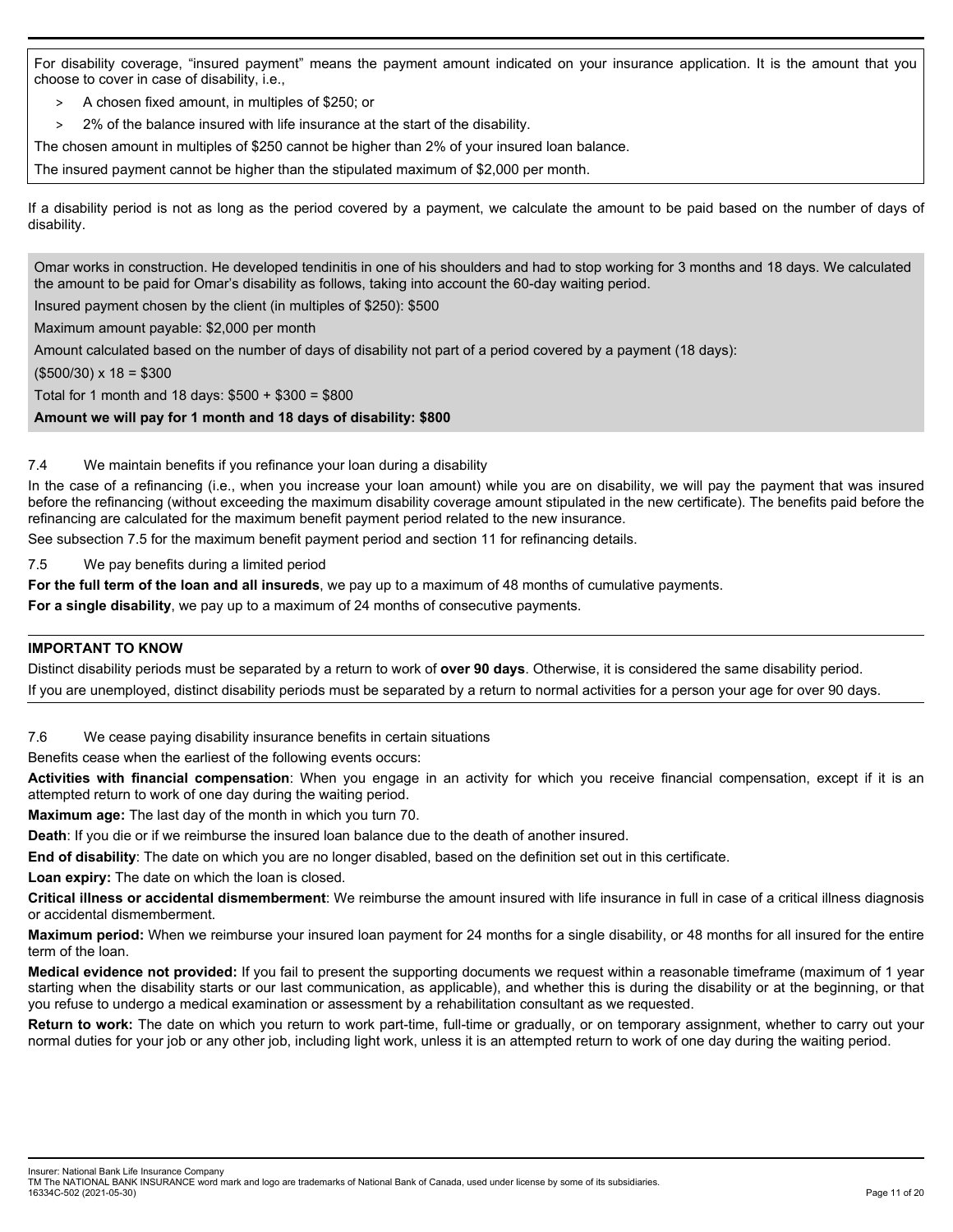7.7 We can resume payment of disability insurance benefits if you once again become disabled (recurrent disability)

The following 3 conditions must be met for us to resume repaying your insured loan payment:

- 1. The recurrent disability must occur within 90 days of your return to work or of normal activities for a person your age;
- 2. The relapse of this recurrent disability must be due to the same cause; and
- 3. You must be on leave of absence for at least 7 consecutive days.

Furthermore, you must provide us with medical evidence (e.g., a form completed by your attending physician). Claim requests for recurrent disability are subject to the same process as new claims.



If your recurrent disability meets all the criteria, we will start reimbursing your insured loan payment as we did before your return to work or to normal activities for a person your age.

Because it is the same disability, the duration of the recurrent disability is added to the previous disability to calculate the maximum period of 24 months.

You must present a new claim request if:

- Over 90 days have elapsed since your return to work or to normal activities for a person your age; or
- If your new disability occurs less than 90 days after your return to work and is attributable to another cause.

This new disability must continue for 60 days for us to pay benefits (waiting period).

7.8 We can terminate your disability coverage if you receive a permanent disability diagnosis

This avoids you having to pay premiums for coverage that no longer provides benefits. If this situation occurs, your life insurance and, if applicable, your critical illness and accidental dismemberment insurance, remain in effect.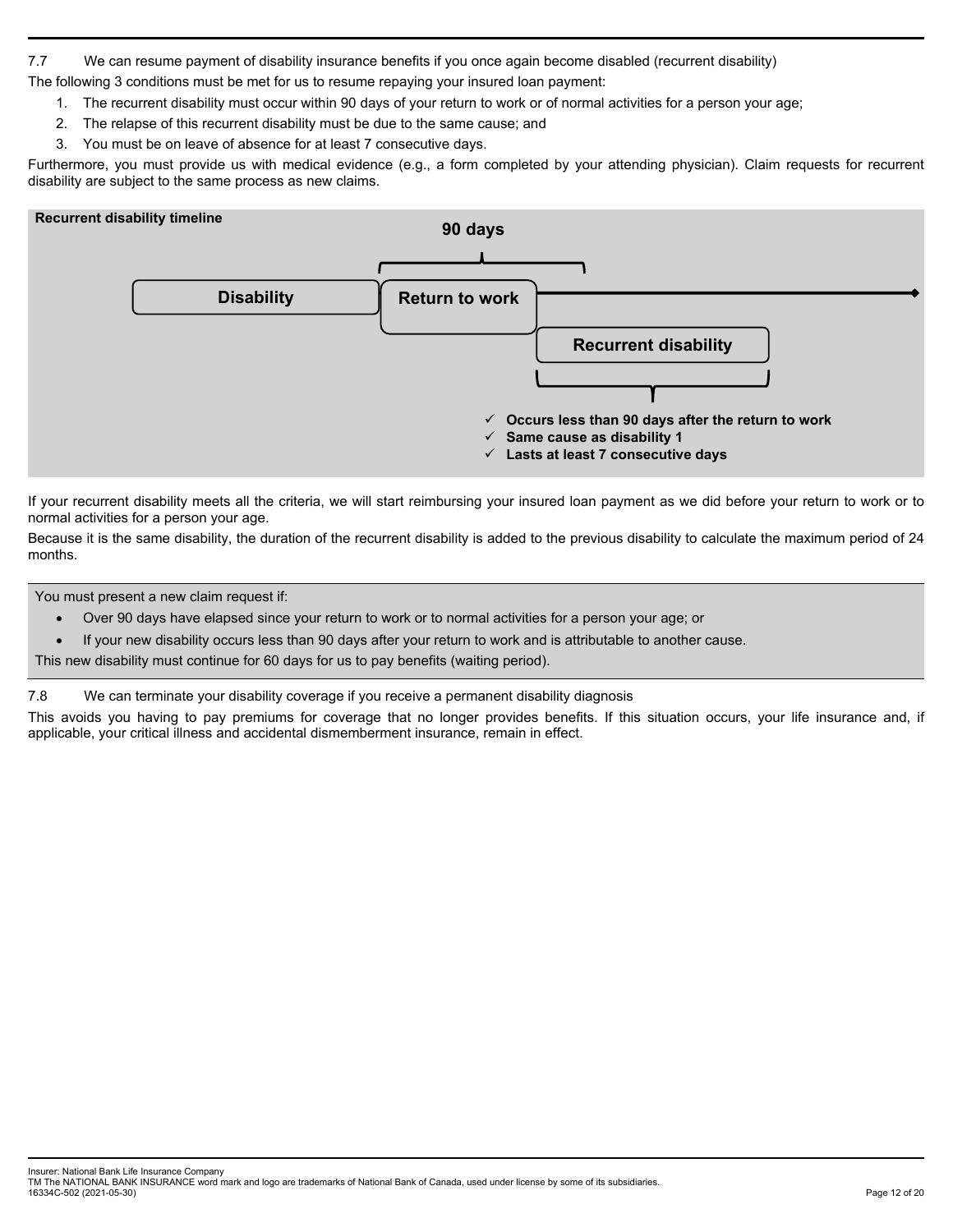# **8. CAUTION - General EXCLUSIONS**

**Specific exclusions for each type of coverage are set out in subsections 4.2, 5.1.1, 5.2.1, 5.3.1 and 7.2.** 

**The following exclusions concern life insurance, critical illness and accidental dismemberment insurance as well as disability insurance.** 

#### **Pre-existing conditions**

**We do not pay any benefits if the death, critical illness, accidental dismemberment or disability occurs within 12 months of the insurance effective date, and that you have shown signs or experienced symptoms, contracted an illness, suffered an injury or from any other related cause, and that you have for this reason:** 

- **Consulted or received treatment from a physician or other professional who is a member of a health care association or organization, or were referred for consultation or treatment purposes;**
- **Were subject to an examination or referred for an examination;**
- **Took medication or had medication prescribed to you; or**
- **Were hospitalized;**

**over the 12 months preceding the insurance effective date, whether there is a direct or indirect link between this pre-existing condition or illness and death, critical illness, accidental dismemberment or disability.** 

### **Example of pre-existing condition clause timeline For example. during this period,** you consulted your physician about neck pain further to a car accident. **During this period**, you became disabled due to neck pain caused by the accident. No benefit will be payable for this disability. 12 months **preceding** the effective date of insurance Day 0 Date the insurance takes effect 12 months **following** the effective date of insurance

**In addition, we do not pay any benefits when death, critical illness, accidental dismemberment or disability occurs under one of the following circumstances or if it is directly or indirectly related to one of the following circumstances:** 

- > **Criminal offence: If you participate in a criminal offence or attempt to commit such an offence.**
- > **Air travel: If you actively participate in a flight in any type of craft which can climb and fly such as, but not limited to: an airplane, helicopter, glider or hot air balloon, whether as pilot, crew member, instructor or student.**
- > **Riot: If you actively participate in a civil uprising, riot or insurrection.**
- > **War: During a war or any act of war, whether or not you participated in it, unless you were acting as a member of the Canadian Forces or Canadian Forces Reserve.**
- > **Drugs: If you use narcotics or other medication, and exceed the dosage recommended by a physician or use drugs without a medical prescription.**
- > **Attempted suicide or self-inflicted injury: If you attempt suicide or injure yourself deliberately, regardless of your mental state at the time.**
- > **Terrorism: If you commit or attempt to commit an act of terrorism.**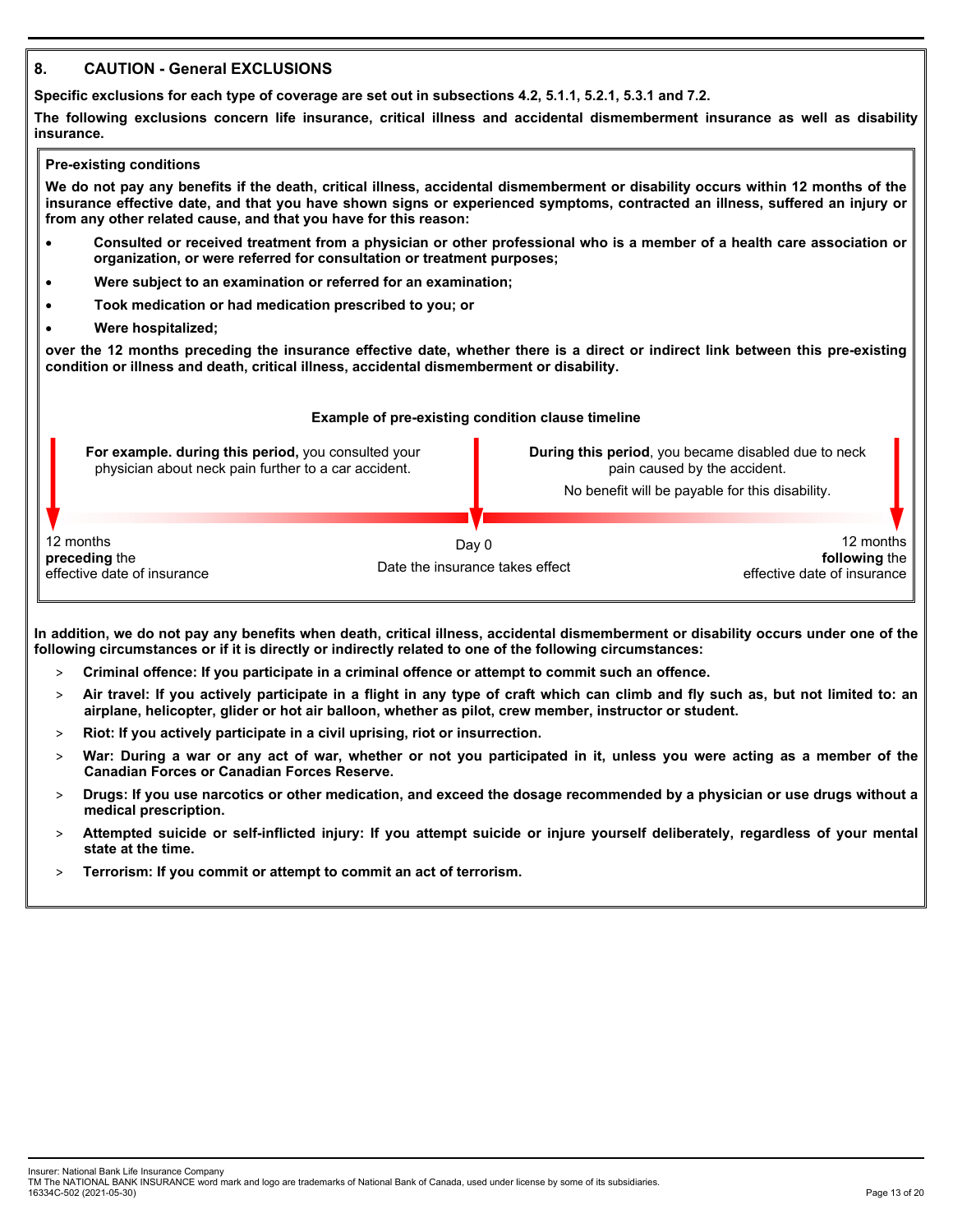# **9. Duration of insurance**

## 9.1 Start

The insurance will take effect on the later of the following dates:

- The date the insurance proposal was signed; or
- > The date the loan was opened.

## 9.2 End

In addition to the situations terminating the insurance which are described in this certificate, the insurance is terminated by one of the following events:

- > **Maximum age:** The last day of the month in which you turn 70.
- > **Cancellation**: The date on which you request cancellation of your insurance by phone, or the date on which the cancellation request is received at our offices.
- > **Assumption:** The date on which the loan (or part of the loan) is assumed by another obligor who is not insured by an insurance certificate for the loan.
- > **Death**: If we reimburse the insured loan balance further to a life insurance claim.
- > **Loan expiry:** The date the loan was closed.
- > **Critical illness or accidental dismemberment**: If we pay insurance benefits for a critical illness or accidental dismemberment and these benefits reimburse the entire amount insured with life insurance.
- > **Non-payment of premiums**: Insurance premium payments are overdue by more than 3 months.

# **IMPORTANT TO KNOW**

Critical illness and accidental dismemberment insurance as well as disability insurance are automatically terminated when life insurance ends.

# **10. Cost of insurance and payment of premiums**

10.1 The cost of your insurance depends on several factors.

Your premium rate is determined based on:

- > Your age when signing the insurance application, then your age every year on the anniversary date of the start of the life insurance
- > Your sex
- > Your consumption of tobacco or nicotine-replacement products
- > The amount used by your loan, without exceeding the authorized amount indicated in the insurance application

Different rates apply for each type of coverage. You will find a detailed rate table in subsection 10.3.

A 10% discount is applied on insurance premiums when there is more than one insured for life insurance, critical illness and accidental dismemberment coverage. Added to this is the insurance tax. You will find the tax rates on www.nbc.ca.

10.2 Your life insurance premiums are collected every month on the same date as interest is paid and in a distinct transaction.

Unless you indicate otherwise, your loan insurance premiums will be collected from the transactional account connected to the loan on the same day as the interest charges are collected, in a distinct transaction.

Your premiums could vary from one month to the next depending on factors such as the loan amount used and the number of days in the billing period.

10.3 Monthly premium rates for the personal line of credit

Note: We reserve the right to modify the premium pricing schedule at any time. The new schedule will then apply to all insureds.

The rates set out in this certificate are monthly rates.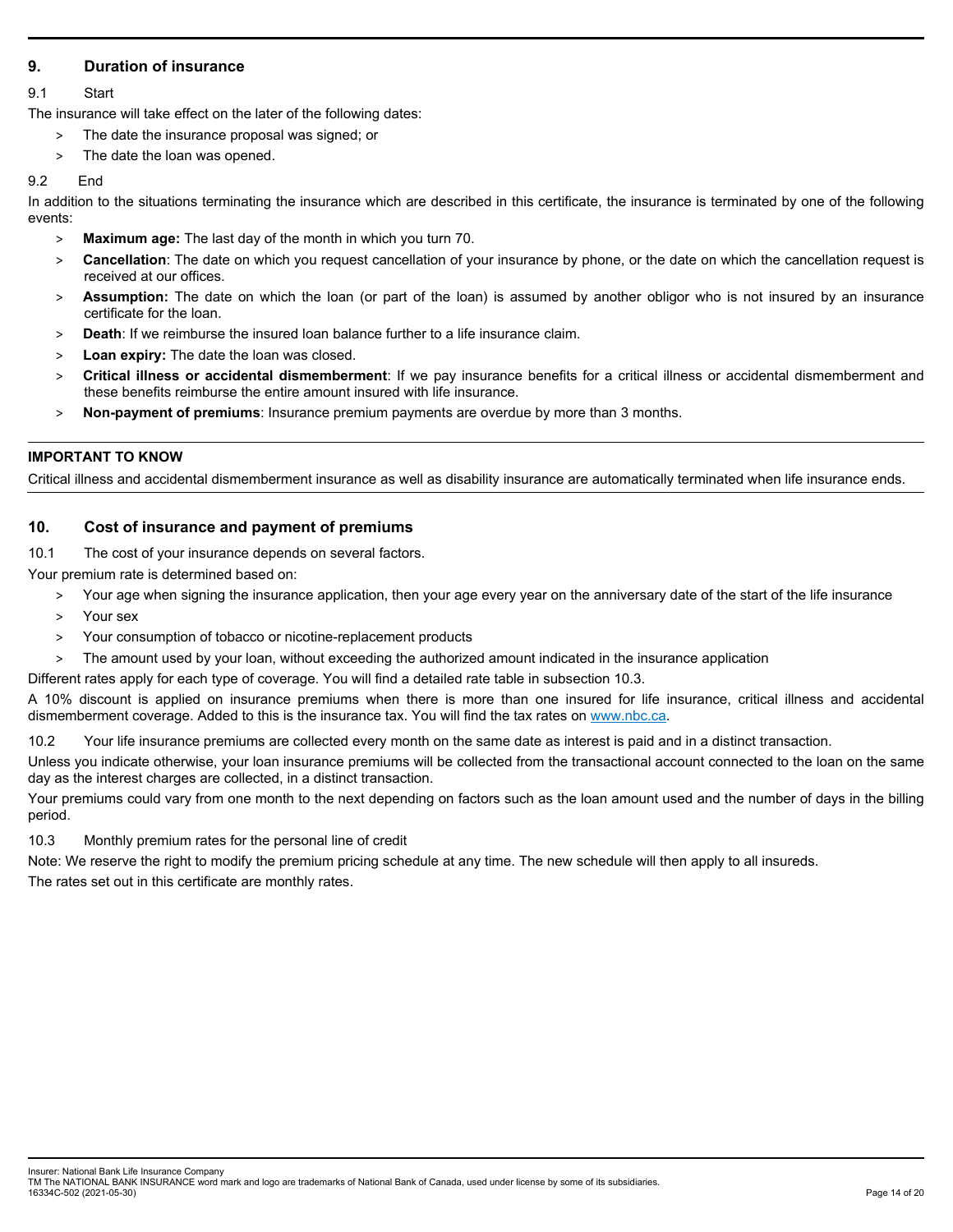|          | Life (Rates per \$1,000 of insured balance) |                |                |                  |                           |                |                |                  |
|----------|---------------------------------------------|----------------|----------------|------------------|---------------------------|----------------|----------------|------------------|
|          | A - \$0 to \$50,000                         |                |                |                  | B - \$50,001 to \$500,000 |                |                |                  |
| Age      | Non-<br>smoker                              | Male<br>Smoker | Non-<br>smoker | Female<br>Smoker | Non-<br>smoker            | Male<br>Smoker | Non-<br>smoker | Female<br>Smoker |
| 18       | 0.24                                        | 0.34           | 0.20           | 0.29             | 0.12                      | 0.19           | 0.09           | 0.14             |
| 19       | 0.24                                        | 0.34           | 0.20           | 0.29             | 0.12                      | 0.19           | 0.09           | 0.14             |
| 20       | 0.24                                        | 0.34           | 0.20           | 0.29             | 0.12                      | 0.19           | 0.09           | 0.14             |
| 21       | 0.24                                        | 0.34           | 0.20           | 0.29             | 0.12                      | 0.19           | 0.09           | 0.14             |
| 22<br>23 | 0.24<br>0.24                                | 0.34<br>0.34   | 0.20<br>0.20   | 0.29<br>0.29     | 0.12<br>0.12              | 0.19<br>0.19   | 0.09<br>0.09   | 0.14<br>0.14     |
| 24       | 0.24                                        | 0.34           | 0.20           | 0.29             | 0.12                      | 0.19           | 0.09           | 0.14             |
| 25       | 0.24                                        | 0.34           | 0.20           | 0.29             | 0.12                      | 0.19           | 0.09           | 0.15             |
| 26       | 0.24                                        | 0.34           | 0.20           | 0.29             | 0.12                      | 0.20           | 0.09           | 0.15             |
| 27       | 0.24                                        | 0.34           | 0.20           | 0.29             | 0.12                      | 0.20           | 0.09           | 0.16             |
| 28       | 0.24                                        | 0.34           | 0.20           | 0.29             | 0.12                      | 0.20           | 0.09           | 0.16             |
| 29       | 0.24                                        | 0.34           | 0.20           | 0.29             | 0.12                      | 0.20           | 0.09           | 0.16             |
| 30       | 0.25                                        | 0.35           | 0.21           | 0.30             | 0.12                      | 0.21           | 0.10           | 0.17             |
| 31       | 0.25                                        | 0.35           | 0.21           | 0.30             | 0.13                      | 0.21           | 0.10           | 0.17             |
| 32       | 0.25                                        | 0.35           | 0.21           | 0.30             | 0.13                      | 0.21           | 0.11           | 0.19             |
| 33       | 0.25                                        | 0.35           | 0.21           | 0.30             | 0.13                      | 0.21           | 0.11           | 0.19             |
| 34<br>35 | 0.25<br>0.25                                | 0.35<br>0.35   | 0.21<br>0.21   | 0.30<br>0.30     | 0.15<br>0.16              | 0.22<br>0.23   | 0.12<br>0.14   | 0.20<br>0.21     |
| 36       | 0.25                                        | 0.36           | 0.21           | 0.30             | 0.17                      | 0.24           | 0.15           | 0.22             |
| 37       | 0.25                                        | 0.36           | 0.22           | 0.30             | 0.19                      | 0.26           | 0.17           | 0.23             |
| 38       | 0.26                                        | 0.36           | 0.23           | 0.32             | 0.20                      | 0.27           | 0.18           | 0.24             |
| 39       | 0.28                                        | 0.38           | 0.24           | 0.33             | 0.21                      | 0.30           | 0.19           | 0.26             |
| 40       | 0.29                                        | 0.40           | 0.26           | 0.35             | 0.23                      | 0.33           | 0.21           | 0.29             |
| 41       | 0.30                                        | 0.43           | 0.27           | 0.36             | 0.25                      | 0.36           | 0.22           | 0.31             |
| 42       | 0.32                                        | 0.47           | 0.29           | 0.40             | 0.27                      | 0.40           | 0.24           | 0.33             |
| 43       | 0.34                                        | 0.52           | 0.31           | 0.43             | 0.29                      | 0.43           | 0.26           | 0.35             |
| 44       | 0.38                                        | 0.57           | 0.33           | 0.46             | 0.31                      | 0.47           | 0.28           | 0.39             |
| 45       | 0.41                                        | 0.63           | 0.37           | 0.50             | 0.35                      | 0.52           | 0.30           | 0.42             |
| 46       | 0.46                                        | 0.69           | 0.40           | 0.54             | 0.38                      | 0.58           | 0.34           | 0.46             |
| 47<br>48 | 0.49<br>0.54                                | 0.76<br>0.84   | 0.44<br>0.47   | 0.59<br>0.64     | 0.41<br>0.45              | 0.63<br>0.70   | 0.36<br>0.39   | 0.49<br>0.54     |
| 49       | 0.56                                        | 0.90           | 0.49           | 0.68             | 0.47                      | 0.75           | 0.41           | 0.56             |
| 50       | 0.58                                        | 0.96           | 0.51           | 0.72             | 0.48                      | 0.79           | 0.43           | 0.59             |
| 51       | 0.61                                        | 1.02           | 0.53           | 0.75             | 0.51                      | 0.85           | 0.44           | 0.62             |
| 52       | 0.65                                        | 1.10           | 0.56           | 0.80             | 0.54                      | 0.92           | 0.46           | 0.66             |
| 53       | 0.68                                        | 1.18           | 0.59           | 0.84             | 0.57                      | 0.98           | 0.49           | 0.70             |
| 54       | 0.72                                        | 1.25           | 0.62           | 0.89             | 0.59                      | 1.05           | 0.51           | 0.74             |
| 55       | 0.76                                        | 1.35           | 0.64           | 0.94             | 0.63                      | 1.12           | 0.53           | 0.78             |
| 56       | 0.80                                        | 1.43           | 0.67           | 0.99             | 0.66                      | 1.19           | 0.56           | 0.82             |
| 57       | 0.84                                        | 1.53           | 0.70           | 1.04             | 0.70                      | 1.28           | 0.59           | 0.87             |
| 58       | 0.90                                        | 1.63           | 0.73           | 1.11             | 0.74                      | 1.36           | 0.61           | 0.92             |
| 59<br>60 | 0.94<br>1.01                                | 1.73<br>1.81   | 0.79<br>0.84   | 1.17<br>1.24     | 0.79<br>0.84              | 1.43<br>1.51   | 0.65<br>0.70   | 0.98<br>1.03     |
| 61       | 1.06                                        | 1.92           | 0.90           | 1.32             | 0.88                      | 1.60           | 0.75           | 1.10             |
| 62       | 1.12                                        | 2.03           | 0.95           | 1.39             | 0.94                      | 1.68           | 0.79           | 1.16             |
| 63       | 1.19                                        | 2.14           | 1.02           | 1.48             | 1.00                      | 1.78           | 0.85           | 1.23             |
| 64       | 1.26                                        | 2.26           | 1.09           | 1.57             | 1.05                      | 1.88           | 0.91           | 1.31             |
| $65*$    | 1.34                                        | 2.39           | 1.16           | 1.68             | 1.13                      | 1.99           | 0.96           | 1.40             |
| 66*      | 1.42                                        | 2.52           | 1.23           | 1.79             | 1.18                      | 2.10           | 1.03           | 1.49             |
| $67*$    | 1.51                                        | 2.65           | 1.32           | 1.91             | 1.26                      | 2.22           | 1.10           | 1.59             |
| 68*      | 1.60                                        | 2.80           | 1.41           | 2.04             | 1.33                      | 2.34           | 1.18           | 1.69             |
| 69*      | 1.69                                        | 2.97           | 1.50           | 2.14             | 1.42                      | 2.48           | 1.25           | 1.78             |
| $70*$    | 1.79                                        | 3.13           | 1.60           | 2.25             | 1.50                      | 2.61           | 1.34           | 1.87             |

\* Rates apply to renewal only.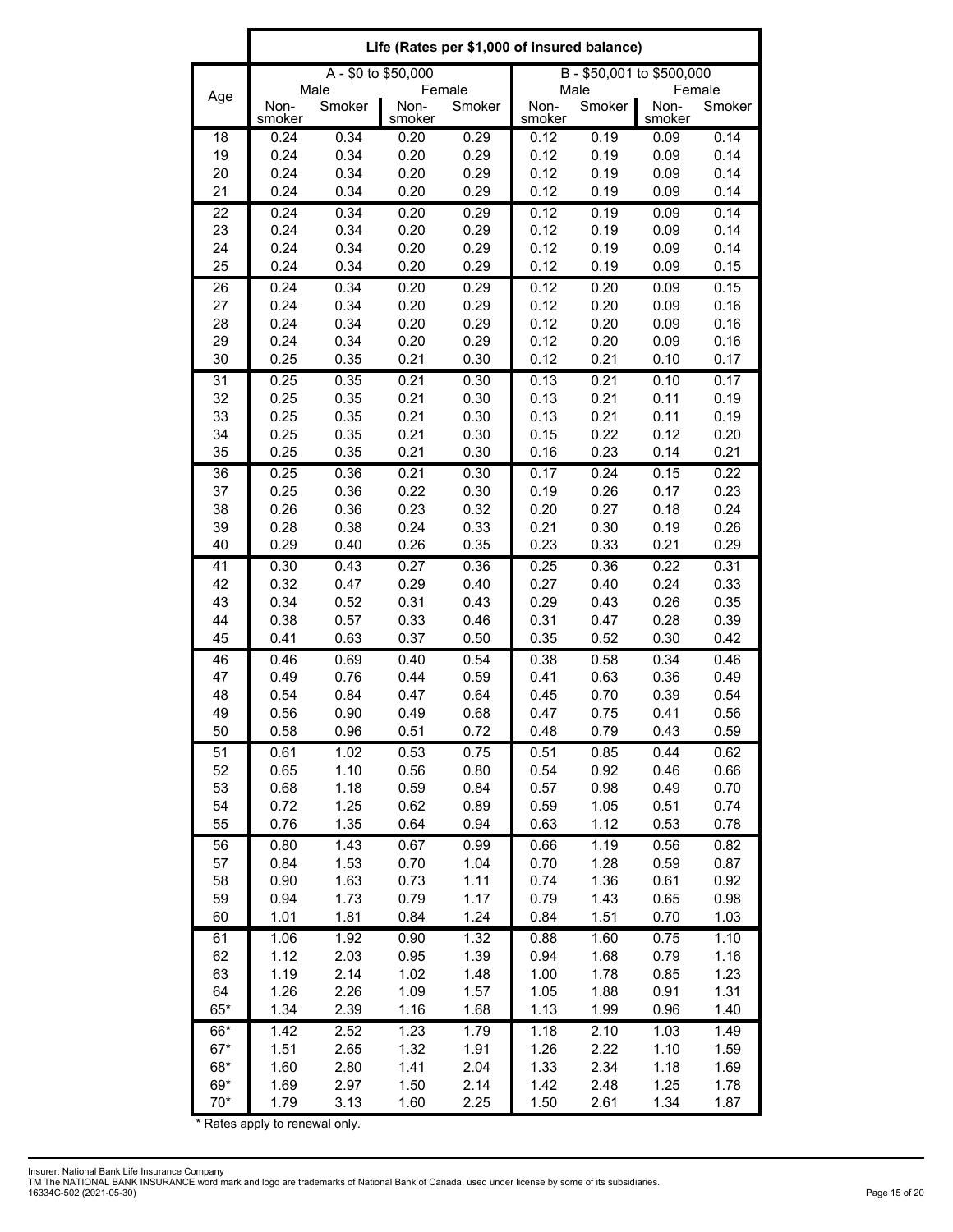|              | <b>Critical illness and accidental dismemberment</b><br>(Rates per \$1,000 of insured balance) |                     |                |              |                |                           |                | <b>Disability</b> |                            |
|--------------|------------------------------------------------------------------------------------------------|---------------------|----------------|--------------|----------------|---------------------------|----------------|-------------------|----------------------------|
|              |                                                                                                | A - \$0 to \$50,000 |                |              |                | B - \$50,001 to \$150,000 |                |                   |                            |
| Age          | Male                                                                                           |                     | Female         |              | Male<br>Female |                           |                |                   | Monthly rate<br>by payment |
|              | Non-<br>smoker                                                                                 | Smoker              | Non-<br>smoker | Smoker       | Non-<br>smoker | Smoker                    | Non-<br>smoker | Smoker            | of \$10                    |
| 18           | 0.22                                                                                           | 0.26                | 0.22           | 0.26         | 0.11           | 0.13                      | 0.11           | 0.13              | 0.17                       |
| 19           | 0.22                                                                                           | 0.26                | 0.22           | 0.26         | 0.11           | 0.13                      | 0.11           | 0.13              | 0.17                       |
| 20           | 0.22                                                                                           | 0.26                | 0.22           | 0.26         | 0.11           | 0.13                      | 0.11           | 0.13              | 0.17                       |
| 21           | 0.22                                                                                           | 0.26                | 0.22           | 0.26         | 0.11           | 0.13                      | 0.11           | 0.13              | 0.17                       |
| 22           | 0.22                                                                                           | 0.26                | 0.22           | 0.26         | 0.11           | 0.13                      | 0.11           | 0.13              | 0.17                       |
| 23<br>24     | 0.22<br>0.22                                                                                   | 0.26<br>0.26        | 0.22<br>0.22   | 0.26<br>0.26 | 0.11<br>0.11   | 0.14<br>0.14              | 0.11<br>0.11   | 0.14<br>0.14      | 0.17<br>0.17               |
| 25           | 0.22                                                                                           | 0.26                | 0.22           | 0.26         | 0.12           | 0.14                      | 0.12           | 0.15              | 0.17                       |
| 26           | 0.22                                                                                           | 0.26                | 0.22           | 0.26         | 0.12           | 0.14                      | 0.12           | 0.15              | 0.17                       |
| 27           | 0.22                                                                                           | 0.26                | 0.22           | 0.26         | 0.12           | 0.15                      | 0.12           | 0.16              | 0.17                       |
| 28           | 0.22                                                                                           | 0.26                | 0.22           | 0.26         | 0.12           | 0.15                      | 0.12           | 0.16              | 0.18                       |
| 29           | 0.22                                                                                           | 0.27                | 0.22           | 0.29         | 0.13           | 0.17                      | 0.13           | 0.18              | 0.19                       |
| 30           | 0.24                                                                                           | 0.30                | 0.24           | 0.32         | 0.14           | 0.19                      | 0.14           | 0.21              | 0.21                       |
| 31           | 0.25                                                                                           | 0.32                | 0.25           | 0.35         | 0.16           | 0.21                      | 0.16           | 0.23              | 0.21                       |
| 32           | 0.26                                                                                           | 0.34                | 0.26           | 0.37         | 0.18           | 0.23                      | 0.18           | 0.25              | 0.22                       |
| 33           | 0.27                                                                                           | 0.36                | 0.27           | 0.39         | 0.19           | 0.25                      | 0.19           | 0.27              | 0.23                       |
| 34<br>35     | 0.28<br>0.29                                                                                   | 0.40<br>0.43        | 0.28<br>0.29   | 0.43<br>0.46 | 0.20<br>0.21   | 0.28<br>0.31              | 0.20<br>0.21   | 0.30<br>0.33      | 0.24<br>0.25               |
| 36           | 0.30                                                                                           | 0.46                | 0.30           | 0.49         | 0.23           | 0.35                      | 0.23           | 0.37              | 0.26                       |
| 37           | 0.32                                                                                           | 0.49                | 0.32           | 0.53         | 0.24           | 0.38                      | 0.24           | 0.40              | 0.27                       |
| 38           | 0.33                                                                                           | 0.53                | 0.33           | 0.55         | 0.25           | 0.41                      | 0.25           | 0.43              | 0.28                       |
| 39           | 0.33                                                                                           | 0.57                | 0.33           | 0.58         | 0.26           | 0.46                      | 0.26           | 0.47              | 0.31                       |
| 40           | 0.34                                                                                           | 0.61                | 0.34           | 0.61         | 0.29           | 0.51                      | 0.28           | 0.51              | 0.32                       |
| 41           | 0.36                                                                                           | 0.67                | 0.35           | 0.65         | 0.30           | 0.55                      | 0.30           | 0.54              | 0.35                       |
| 42           | 0.39                                                                                           | 0.73                | 0.37           | 0.71         | 0.32           | 0.61                      | 0.31           | 0.59              | 0.36                       |
| 43           | 0.40                                                                                           | 0.78                | 0.39           | 0.75         | 0.33           | 0.65                      | 0.32           | 0.62              | 0.39                       |
| 44           | 0.45                                                                                           | 0.88                | 0.43           | 0.82         | 0.38           | 0.74                      | 0.36           | 0.68              | 0.40                       |
| 45           | 0.50                                                                                           | 0.98                | 0.46           | 0.90         | 0.41           | 0.82                      | 0.39           | 0.75              | 0.42                       |
| 46<br>47     | 0.54<br>0.59                                                                                   | 1.10<br>1.20        | 0.51<br>0.54   | 0.97<br>1.05 | 0.46<br>0.49   | 0.91<br>0.99              | 0.42<br>0.46   | 0.80<br>0.87      | 0.43<br>0.46               |
| 48           | 0.64                                                                                           | 1.30                | 0.59           | 1.11         | 0.54           | 1.08                      | 0.49           | 0.93              | 0.47                       |
| 49           | 0.72                                                                                           | 1.46                | 0.66           | 1.22         | 0.60           | 1.22                      | 0.55           | 1.02              | 0.49                       |
| 50           | 0.79                                                                                           | 1.62                | 0.73           | 1.32         | 0.66           | 1.34                      | 0.61           | 1.10              | 0.52                       |
| 51           | 0.88                                                                                           | 1.79                | 0.79           | 1.43         | 0.73           | 1.49                      | 0.65           | 1.20              | 0.56                       |
| 52           | 0.96                                                                                           | 1.95                | 0.86           | 1.55         | 0.80           | 1.62                      | 0.72           | 1.29              | 0.59                       |
| 53           | 1.04                                                                                           | 2.12                | 0.94           | 1.67         | 0.87           | 1.77                      | 0.78           | 1.39              | 0.62                       |
| 54           | 1.13                                                                                           | 2.33                | 1.00           | 1.78         | 0.95           | 1.94                      | 0.83           | 1.48              | 0.67                       |
| 55           | 1.22                                                                                           | 2.52                | 1.06           | 1.87         | 1.01           | 2.10                      | 0.89           | 1.56              | 0.71                       |
| 56           | 1.31                                                                                           | 2.71                | 1.13           | 1.98         | 1.09           | 2.26                      | 0.94           | 1.66              | 0.77                       |
| 57<br>58     | 1.39<br>1.49                                                                                   | 2.93<br>3.13        | 1.19<br>1.26   | 2.09<br>2.21 | 1.16<br>1.24   | 2.43<br>2.61              | 0.99<br>1.05   | 1.74<br>1.84      | 0.81<br>0.87               |
| 59           | 1.57                                                                                           | 3.31                | 1.32           | 2.30         | 1.31           | 2.76                      | 1.09           | 1.92              | 0.94                       |
| 60           | 1.66                                                                                           | 3.49                | 1.38           | 2.39         | 1.38           | 2.92                      | 1.15           | 1.99              | 1.00                       |
| 61           | 1.75                                                                                           | 3.68                | 1.44           | 2.48         | 1.46           | 3.06                      | 1.20           | 2.07              | 1.06                       |
| 62           | 1.84                                                                                           | 3.87                | 1.50           | 2.57         | 1.54           | 3.22                      | 1.26           | 2.15              | 1.12                       |
| 63           | 1.93                                                                                           | 4.06                | 1.56           | 2.67         | 1.61           | 3.38                      | 1.30           | 2.23              | 1.21                       |
| 64           | 2.02                                                                                           | 4.23                | 1.62           | 2.77         | 1.69           | 3.52                      | 1.35           | 2.31              | 1.28                       |
| 65*          | 2.11                                                                                           | 4.40                | 1.68           | 2.86         | 1.76           | 3.66                      | 1.40           | 2.39              | 1.34                       |
| 66*          | 2.21                                                                                           | 4.56                | 1.74           | 2.96         | 1.84           | 3.81                      | 1.45           | 2.47              | 1.41                       |
| $67*$        | 2.30                                                                                           | 4.74                | 1.80           | 3.06         | 1.92           | 3.95                      | 1.50           | 2.55              | 1.49                       |
| 68*<br>$69*$ | 2.39<br>2.49                                                                                   | 4.92                | 1.86<br>1.92   | 3.16         | 2.00<br>2.08   | 4.10<br>4.24              | 1.55<br>1.60   | 2.64<br>2.72      | 1.56                       |
| $70*$        | 2.59                                                                                           | 5.10<br>5.28        | 1.98           | 3.26<br>3.37 | 2.16           | 4.39                      | 1.65           | 2.81              | 1.64<br>1.70               |
|              |                                                                                                |                     |                |              |                |                           |                |                   |                            |

\* Rates apply to renewal only.

Insurer: National Bank Life Insurance Company<br>TM The NATIONAL BANK INSURANCE word mark and logo are trademarks of National Bank of Canada, used under license by some of its subsidiaries.<br>16334C-502 (2021-05-30)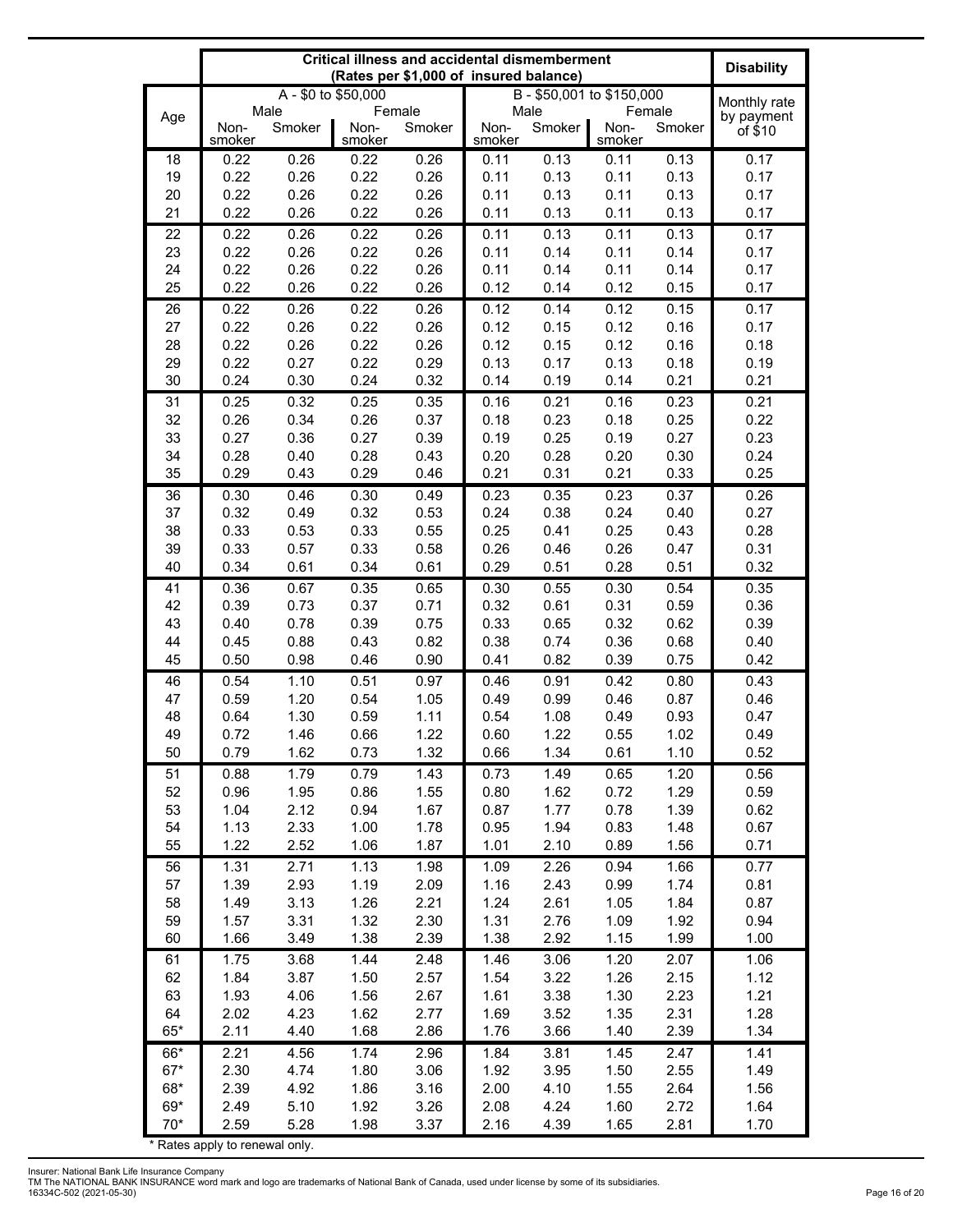### 10.4 We reimburse the premiums collected in certain situations

In addition to the specific situations set out in this certificate, we will reimburse any excess premiums collected, without interest.

You can request your premiums be reimbursed by phone or in writing. We will analyze your request and if we have indeed collected excess premiums, we will reimburse you for these premiums, without interest.

# **11. You must sign a new insurance application for a refinancing**

Refinancing a loan means increasing the amount.

When you refinance your loan, you must sign a new insurance application to enable us to assess if we are still able to insure you for this new amount. The insurance for your current loan is then terminated, and the conditions of the new application apply:

- Premiums are calculated based on your age and the new loan amount;
- > Restrictions and exclusions that involve a duration (e.g., suicide and pre-existing conditions) are reset to zero.
- 11.1 During a refinancing, we may recognize your previous insurance if you are not insurable or not eligible

If you are over 64 at the time of the refinancing, you are not eligible for insurance. If you are 64 or younger, you are eligible. However, a change in your health may prevent us from insuring you again.

Fortunately, there is a solution!

If the new application is declined because of your health, or if you are not eligible because of your age, we will insure you with the conditions of the new application (age, premium rate, exclusions, etc.) for the insured loan amount **before the refinancing**. We call this: recognition of previous insurance.

There are no steps to take. When we receive your new insurance application, we will review it and notify you in writing if we are able to recognize your previous insurance.

## **11.1.1 Recognized insurance amount**

For life insurance as well as critical illness and accidental dismemberment insurance, the recognized insurance amount is the loan amount insured with life insurance before the refinancing.

For disability insurance, the insured payment is the insured loan payment before the refinancing.

The recognized insurance amount cannot be higher than the maximum amount set out for each type of coverage.

Ronaldo and Anastasia are refinancing their loan to renovate their kitchen and bathroom.

When we receive Ronaldo's insurance application, we notice that his health status has changed since his previous application and we therefore cannot grant him insurance on his new loan.

However, we can recognize the insurance on the previous loan.

Loan details before and after the refinancing:

|                                    | Before the refinancing | After the refinancing |
|------------------------------------|------------------------|-----------------------|
| Authorized loan amount             | \$35,000               | \$50,000              |
| Amount insured with life insurance | \$35,000               | \$35,000              |

Ronaldo is therefore insured for a maximum of \$35,000 in case of death.

Recognition of previous insurance remains conditional on the accuracy of the information you provided when you submitted the first insurance application (on the previous loan). If certain details lead us to believe that the first insurance was granted with incorrect information, we could retroactively cancel the insurance and, if applicable, refuse a claim.

# **IMPORTANT TO KNOW**

If you refinance a loan from another institution with the Bank, you must meet our eligibility and insurability criteria, and complete an insurance application. In case of refusal, we do not recognize the insurance held with another institution or another insurer.

# **12. You have the right to terminate your loan insurance at any time**

## 12.1 You can call or write to us

To terminate your insurance:

- > Call our customer service at 1-877-871-7500; or
	- Write to us at: National Bank Life Insurance 1100 Robert-Bourassa Blvd., 5th floor Montreal, Quebec H3B 2G7

Insurer: National Bank Life Insurance Company

TM The NATIONAL BANK INSURANCE word mark and logo are trademarks of National Bank of Canada, used under license by some of its subsidiaries. 16334C-502 (2021-05-30) Page 17 of 20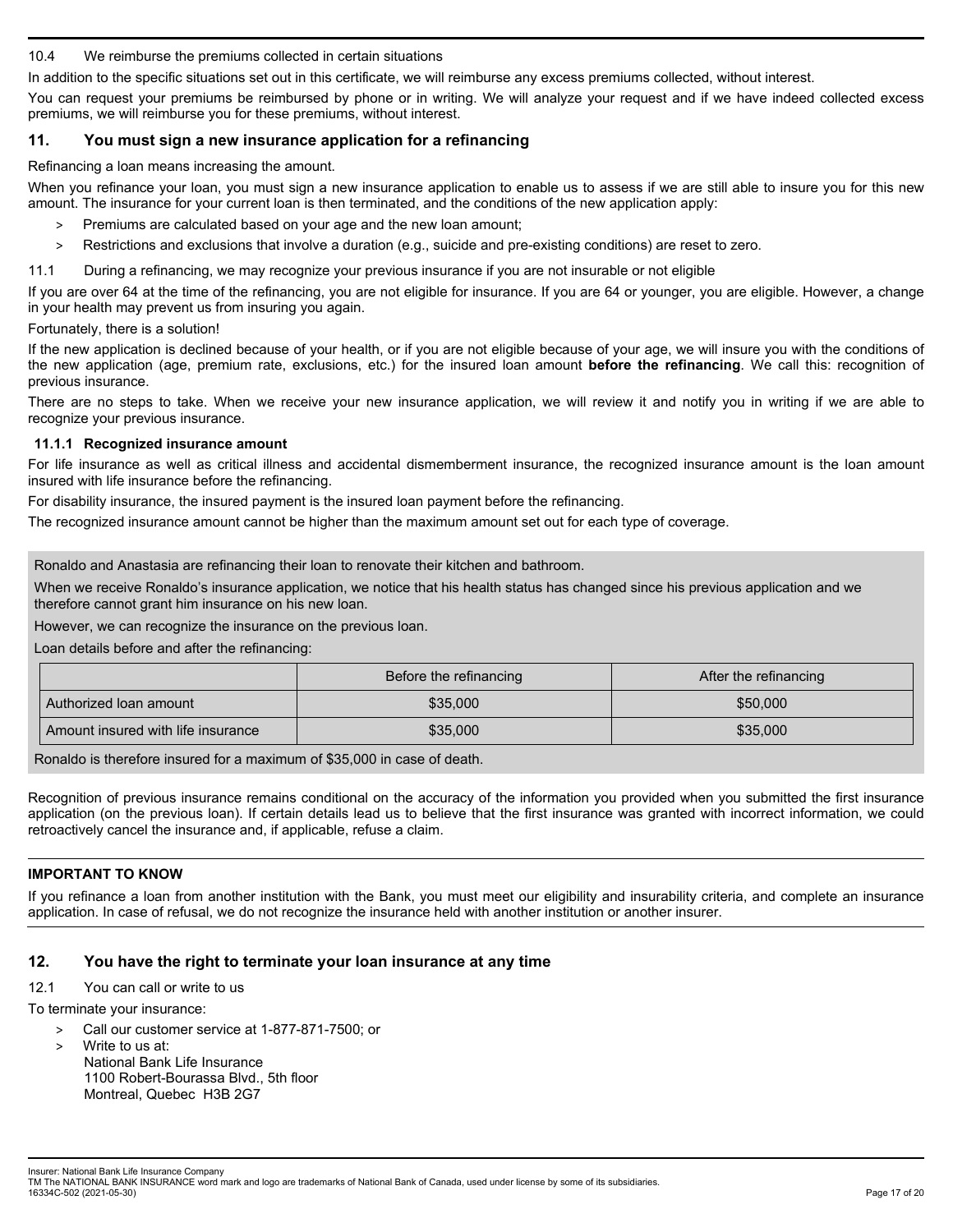12.2 We will reimburse the premiums paid if you cancel your insurance within 30 days of enrolment

If you cancel your insurance within 30 days of signing the insurance application, we will reimburse you the premiums collected, as applicable. The insurance will be cancelled and deemed never having been in effect.

12.3 We will not reimburse any premiums if you terminate your insurance more than 30 days after enrolment

Your insurance will be cancelled on the later of the following dates:

- > The date on which you indicate to us your intention to terminate the insurance
- > The date on which we receive your written request
- > The date on which you ask to have the insurance terminated, if you request it in advance

We will not reimburse any premiums if you terminate your insurance, except for the reasons set out in this certificate.

# **13. How do I make a claim and what happens then?**

### 13.1 Timeframe to make a claim

You must notify us quickly if you receive a diagnosis of critical illness or accidental dismemberment, or if you are in a disabled state for a period of more than 60 days. If you die, your estate will need to contact us.

We will send you forms to complete to make your claim. You must return them to us along with the required supporting documents, if applicable, within the following timeframes:

### **Timeframes to present claim documents and supporting documents**

|                | Critical illness, accidental dismemberment, disability   1 year from the diagnosis of critical illness, or accidental dismemberment, or the start of<br>the disability. If you exceed this timeframe, you will no longer be entitled to receive<br>benefits. |
|----------------|--------------------------------------------------------------------------------------------------------------------------------------------------------------------------------------------------------------------------------------------------------------|
| Life insurance | As soon as it is reasonably possible to do so.                                                                                                                                                                                                               |

To find out about the procedure, call our customer service at 1-877-871-7500. You can also consult our website at http://www.nbc-insurance.ca/claims.html.

## 13.2 We process and pay the benefits to National Bank within 30 days

We will process your request within 30 days of receiving the completed form and required supporting documents.

If all the certificate conditions are met and we accept your claim, we will pay the benefits to the Bank within the same timeframe of 30 days.

- 13.3 We pay one set of benefits at a time
	- > For life insurance and critical illness insurance, we pay the amount once for the entire term of the loan.
	- > If 2 insureds are on disability at the same time, we will first pay the benefits for the disability leave expected to be the longest. If the first disability ends and the second insured is also entitled to benefits, we will continue the payment of the insured loan installments.
	- If an accidental dismemberment occurs simultaneously for more than one insured without it being possible to determine which of the insured suffered the loss first, we will first pay the higher amount. If there is still an insured amount to reimburse on the loan, we will pay the following amounts, if applicable, until the amount insured with life insurance is refunded in full or the maximum insurable amount of \$150,000 has been reached.

## 13.4 We adjust the premium rate in cases of incorrect declaration of age or sex

If your age or sex has been incorrectly declared, we will adjust premiums based on the set rate for your age or sex when the insurance application was signed. If excess funds have been collected, we will reimburse you; if it is a shortfall, the amount will be deducted from the amount to be paid for your claim.

If your actual age exceeds the age at which your insurance ends, we will not pay any benefits and we will reimburse you all the excess premiums you paid after having turned the maximum age, without interest.

### 13.5 What you can do if you disagree with our decision about a claim

To contest a decision that we made as part of your claim request, you must contact us. You can also send us any document that could justify any review of our decision.

If we have not responded to your complaint, or if you are still not satisfied and want to continue with the process, you may at your discretion and at the same time:

- > Request a review of your file; or
- > Consult your legal advisor; or
- > Contact one of the following organizations:

Insurer: National Bank Life Insurance Company

TM The NATIONAL BANK INSURANCE word mark and logo are trademarks of National Bank of Canada, used under license by some of its subsidiaries. 16334C-502 (2021-05-30) Page 18 of 20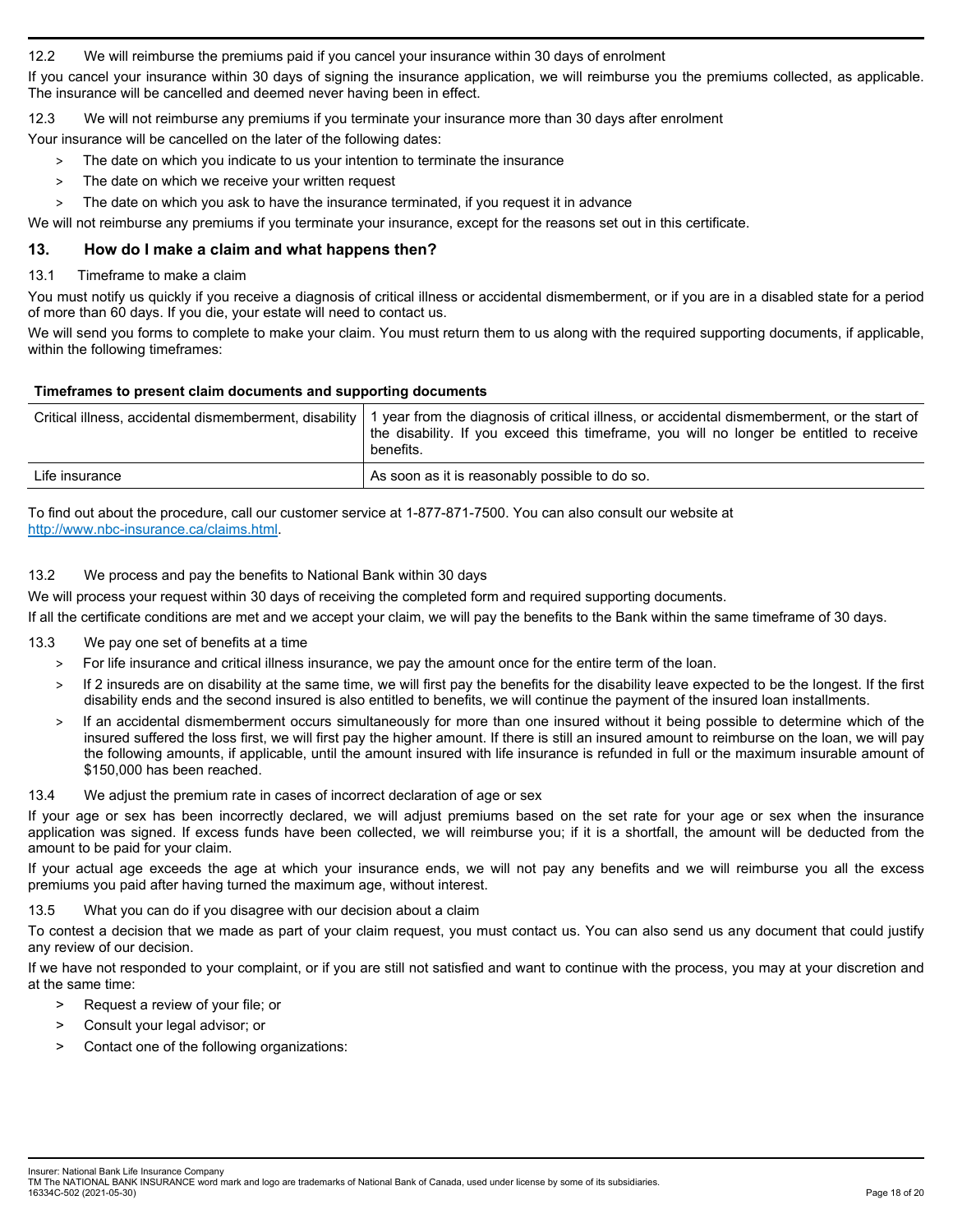## **Residents of the province of Quebec**

Contact the Autorité des marchés financiers (AMF).

The contact information for the AMF can be found in

the Autorité des marchés financiers contact information section.

#### **Residents of other provinces**

Contact:

*OmbudService for Life & Health Insurance (OLHI)*  Toll-free: 1-888-295-8112 (Across Canada) or 416-777-9002 (in Toronto) Website: olhi.ca

# **14. Additional information**

14.1 You or the Bank can obtain a copy of the documents that make up your insurance file

Upon request, you or the Bank can obtain a copy of the policy, certificate, insurance proposal as well as any statement or document sent as evidence of insurability. Contact our customer service; one of our representatives will be happy to help you.

#### 14.2 No dividends from surplus or profits

This insurance does not entitle you to receive any dividends from the surplus or profits we may declare.

#### 14.3 Designation of beneficiary

This insurance certificate includes provisions revoking or restricting the right of the person covered by life insurance to designate beneficiaries to whom or for whose benefit insurance money is to be payable.

14.4 Limitation of actions — Specifics based on your province of residence

## **Residents of Alberta, British Columbia and Manitoba**

Every action or proceeding against the insurer for the recovery of insurance money payable under the agreement is absolutely barred unless commenced within the timeframe set out in the Insurance Act.

#### **Residents of Ontario**

Every action or proceeding against an insurer for the recovery of insurance amounts payable under the agreement must be commenced within the timeframe set out in the Limitations Act, 2002 and its amendments.

### **Residents of New Brunswick**

No action or procedure for recovery of a claim under the terms of this agreement can be brought against the insurer more than one year after the date on which the insured amounts became payable or would have become payable if the claim had been valid.

#### **Residents of the province of Quebec**

Every action or proceeding against the insurer for the recovery of insurance amounts payable under the terms of the agreement must be commenced within 3 years.

#### **Residents of other provinces**

For applicable limitation periods, consult your provincial regulatory body or your legal advisor.

#### 14.5 Notice concerning MIB Inc. (Medical Information Bureau)

Information regarding your insurability will be treated as confidential. The insurer or its reinsurers may, however, make a brief report thereon to MIB Inc., a not-for-profit membership organization of insurance companies, which operates an information exchange on behalf of its Members. If you apply to another MIB Member company for life or health insurance coverage, or a claim for benefits is submitted to such a company, MIB, upon request, will supply such company with the information in its file.

Upon receipt of a request from you, MIB will arrange disclosure of any information it may have in your file. Please contact MIB by emailing Canadadisclosure@mib.com or calling 1-866-692-6901. If you question the accuracy of information in MIB's file, you may contact MIB and seek a correction in accordance with the procedures set forth in the federal Fair Credit Reporting Act. The address of MIB's information office is 50 Braintree Hill Park, Suite 400 Braintree, MA 02184- 8734.

The insurer, or its reinsurers, may also release information in its file to other insurance companies to whom you may apply for life or health insurance, or to whom a claim for benefits may be submitted. Information for consumers about MIB may be obtained on its website at www.mib.com.